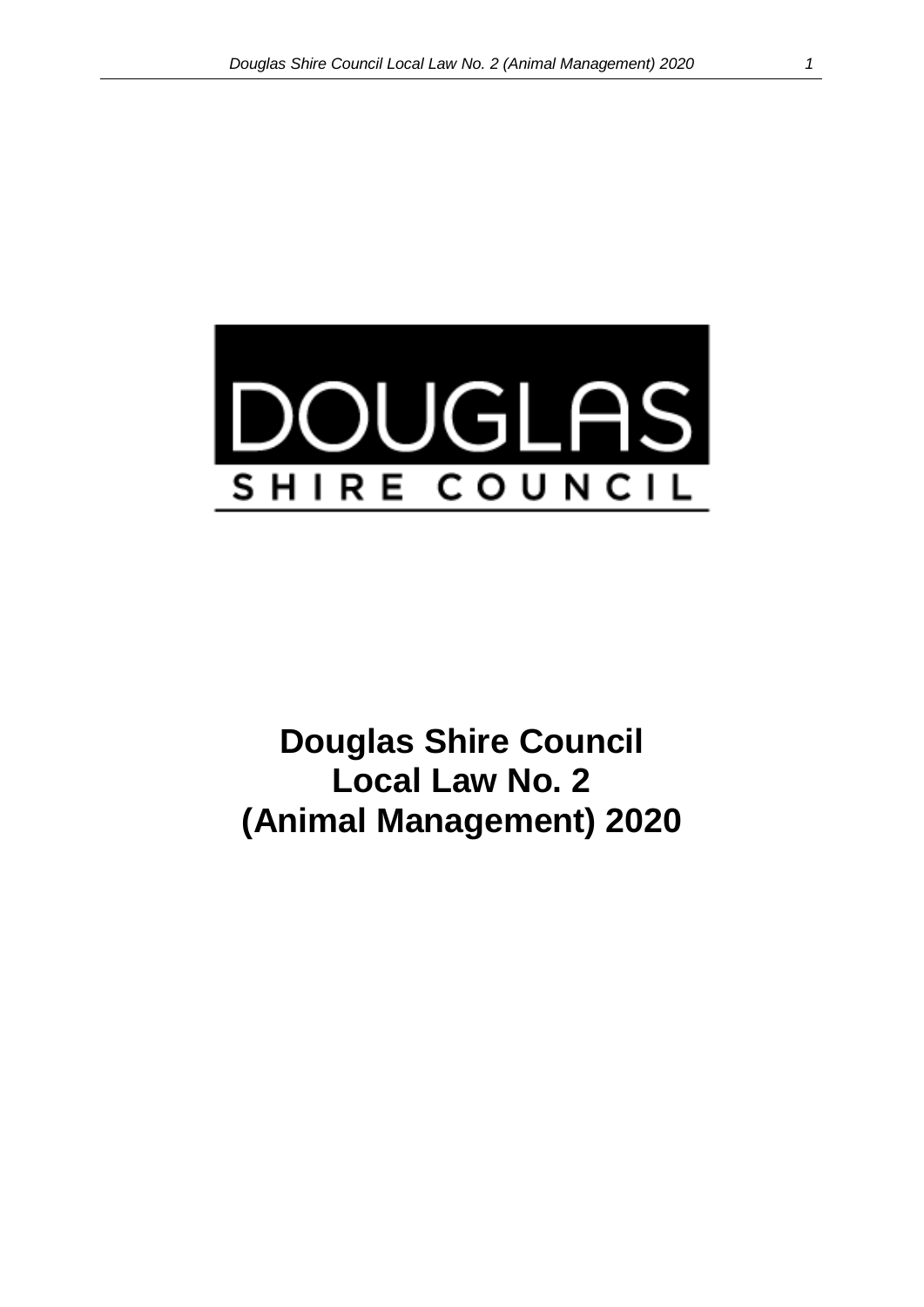# **Douglas Shire Council Local Law No. 2 (Animal Management) 2020**

# **Contents**

| Part 1 |    |                                                                           |  |
|--------|----|---------------------------------------------------------------------------|--|
|        | 1  |                                                                           |  |
|        | 2  |                                                                           |  |
|        | 3  |                                                                           |  |
|        | 4  |                                                                           |  |
| Part 2 |    |                                                                           |  |
|        | 5  | Prohibition on keeping animals in prescribed circumstances 5              |  |
|        | 6  |                                                                           |  |
|        | 7  |                                                                           |  |
|        | 8  |                                                                           |  |
|        | 9  |                                                                           |  |
| Part 3 |    |                                                                           |  |
|        | 10 |                                                                           |  |
|        | 11 |                                                                           |  |
|        | 12 |                                                                           |  |
|        | 13 | Person in control of dog or prescribed animal to clean up faeces 9        |  |
|        | 14 | Duty to provide proper enclosure and prevent animal from wandering9       |  |
|        | 15 |                                                                           |  |
|        | 16 | Animals not to attack or cause fear to persons or animals10               |  |
|        | 17 |                                                                           |  |
|        | 18 |                                                                           |  |
|        | 19 | Power to require responsible person for declared dangerous animal to take |  |
| Part 4 |    | Seizure, impounding or destruction of animals 11                          |  |
|        | 20 |                                                                           |  |
|        | 21 |                                                                           |  |
|        | 22 |                                                                           |  |
|        | 23 |                                                                           |  |
|        | 24 |                                                                           |  |
|        | 25 | Dealing with animal seized and impounded for wandering at large  14       |  |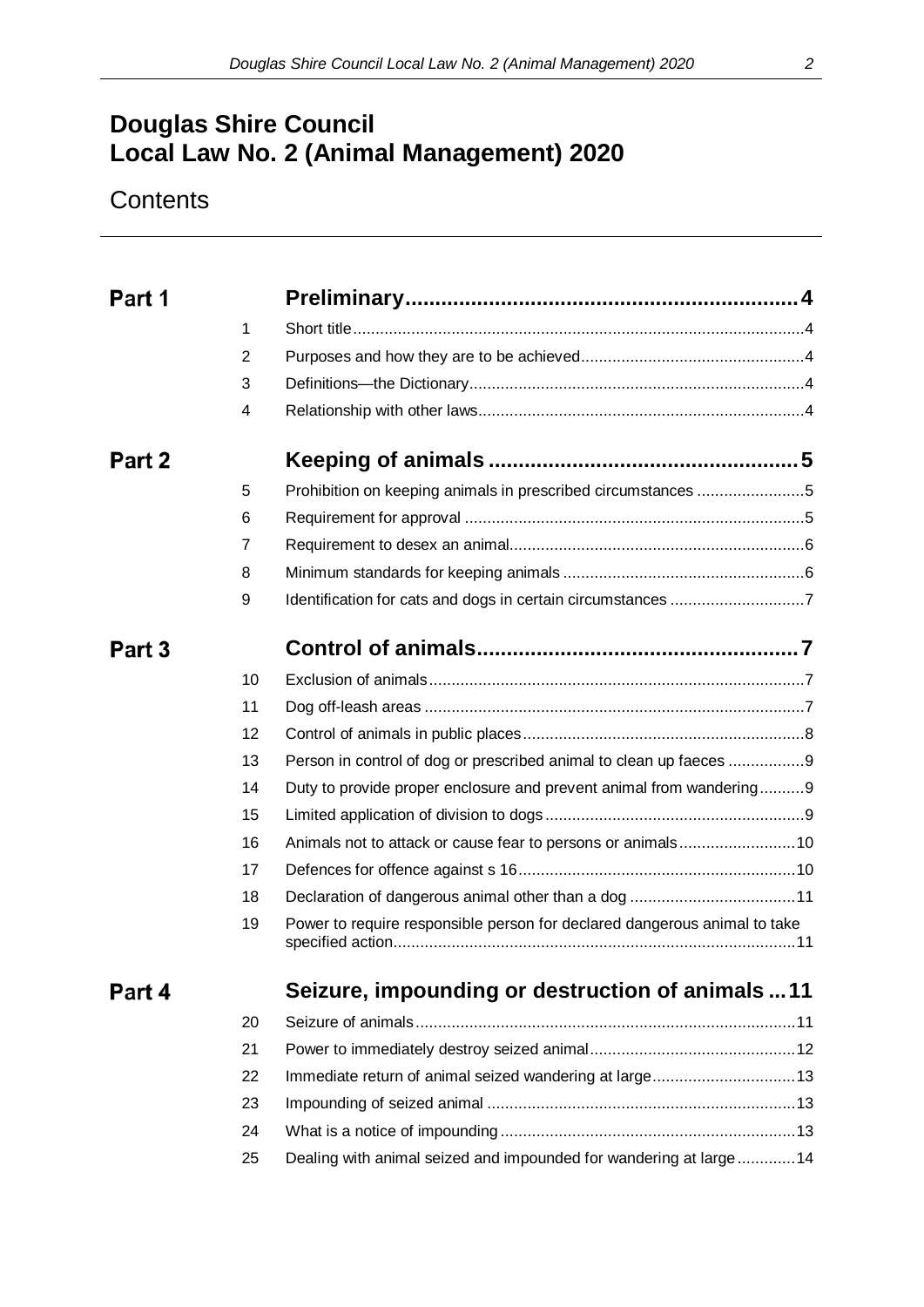| <b>Schedule 1</b> |    | 22                                                                           |  |
|-------------------|----|------------------------------------------------------------------------------|--|
|                   | 42 |                                                                              |  |
|                   | 41 |                                                                              |  |
| Part 6            |    |                                                                              |  |
|                   | 40 |                                                                              |  |
|                   | 39 |                                                                              |  |
|                   | 38 |                                                                              |  |
|                   | 37 |                                                                              |  |
|                   | 36 |                                                                              |  |
|                   | 35 |                                                                              |  |
| Part 5            |    |                                                                              |  |
|                   | 34 |                                                                              |  |
|                   | 33 |                                                                              |  |
|                   | 32 |                                                                              |  |
|                   | 31 |                                                                              |  |
|                   | 30 |                                                                              |  |
|                   | 29 |                                                                              |  |
|                   | 28 |                                                                              |  |
|                   | 27 | Dealing with animal seized and impounded for attacking etc a person or       |  |
|                   | 26 | Dealing with animal seized and impounded for non-compliance with local law14 |  |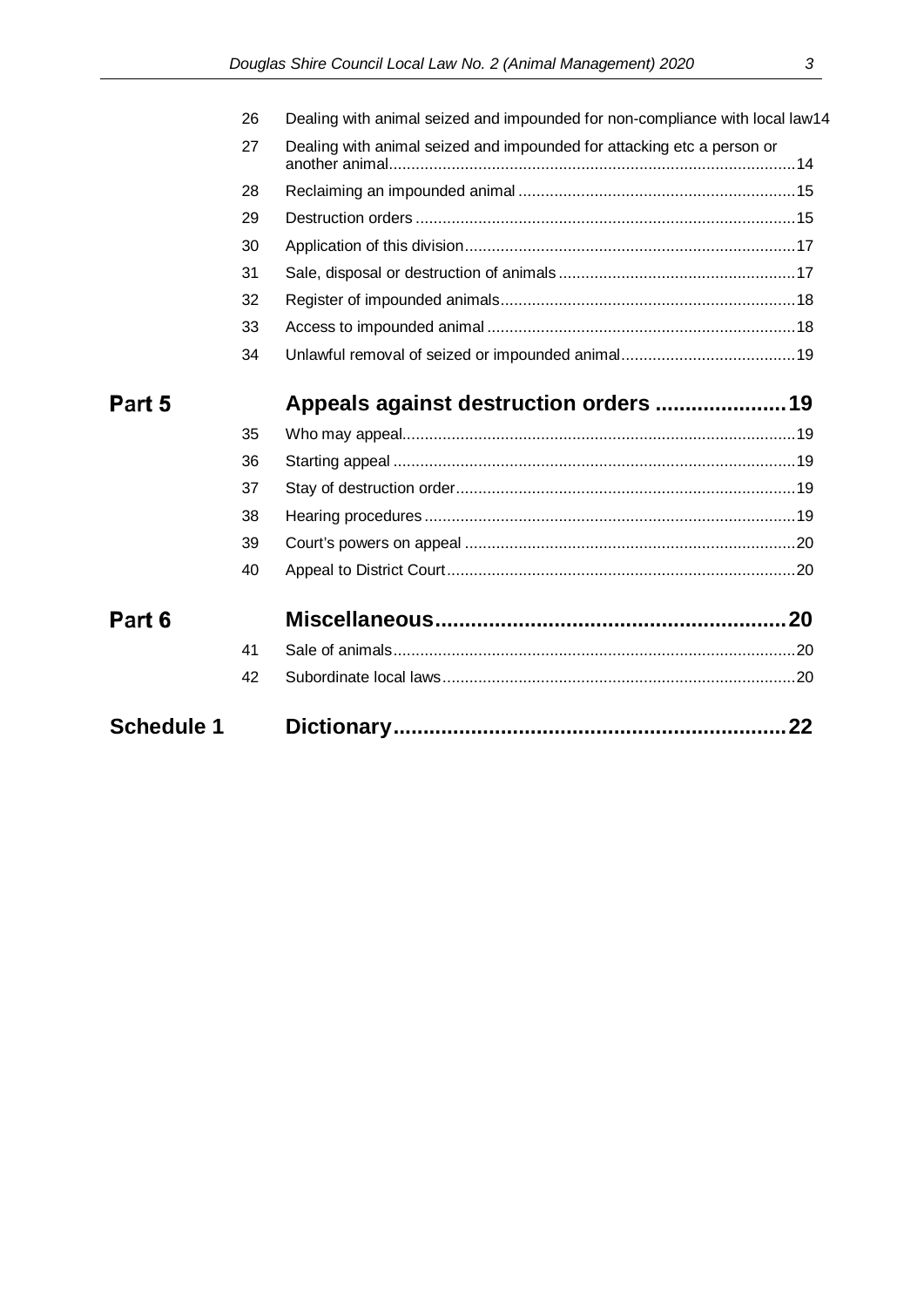#### <span id="page-3-1"></span><span id="page-3-0"></span>Part 1 **Preliminary**

## **1 Short title**

This local law may be cited as *Local Law No. 2 (Animal Management) 2020*.

## <span id="page-3-2"></span>**2 Purposes and how they are to be achieved**

- (1) The purpose of this local law is to regulate and manage the keeping and control of animals in the local government's area in a way that—
	- (a) balances community expectations with the rights of individuals; and
	- (b) protects the community against risks to health and safety; and
	- (c) prevents pollution and other environmental damage; and
	- (d) protects the amenity of the local community and environment.
- (2) The purpose is to be achieved by providing for—
	- (a) the regulation of the keeping of animals in terms of how many, what type, how, and where animals can be kept; and
	- (b) the prescription of minimum standards for keeping animals; and
	- (c) the proper control of animals in public places and koala conservation areas; and
	- (d) the management of dangerous or aggressive animals other than dogs; [1](#page-3-5) and
	- (e) the seizure and destruction of animals in certain circumstances; and
	- (f) the establishment and administration of animal pounds.

### <span id="page-3-3"></span>**3 Definitions—the Dictionary**

The dictionary in the schedule defines particular words used in this local law.

### <span id="page-3-4"></span>**4 Relationship with other laws[2](#page-3-6)**

This local law is—

- (a) in addition to, and does not derogate from—
	- (i) laws regulating the use or development of land; and
	- (ii) other laws about the keeping or control or welfare of animals; and
- (b) to be read with *Local Law No. 1 (Administration) 2020*.

<span id="page-3-5"></span><sup>1</sup> The *Animal Management (Cats and Dogs) Act 2008* provides for the management of *regulated dogs*, comprising declared dangerous dogs, declared menacing dogs and restricted dogs

<span id="page-3-6"></span><sup>&</sup>lt;sup>2</sup> This local law and any subordinate local law made under it do not apply to the extent of any inconsistency with a law of the State or Commonwealth. See the Act, section 27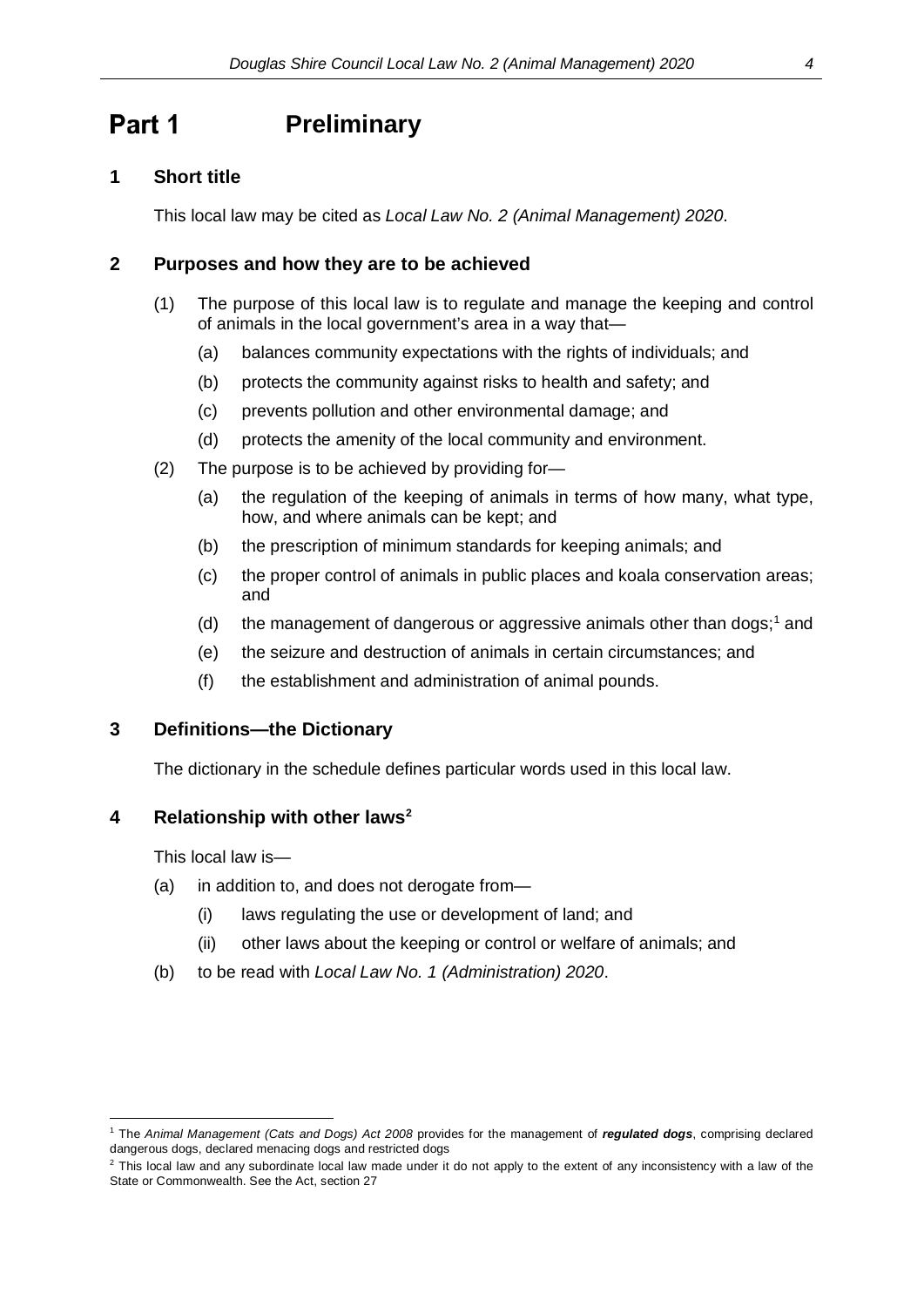#### <span id="page-4-0"></span>Part 2 **Keeping of animals**

## <span id="page-4-1"></span>**Division 1 Prohibition on keeping animals**

## **5 Prohibition on keeping animals in prescribed circumstances**

- (1) The local government may, by subordinate local law, prohibit the keeping of animals in prescribed circumstances.
- (2) The circumstances in which the keeping of animals is prohibited may be specified by reference to 1 or more of the following factors—
	- (a) species;
	- (b) breed;
	- (c) sex;
	- (d) age;
	- (e) number;
	- (f) whether an animal is a restricted dog;  $3^3$  $3^3$
	- (g) the locality in which the animal would be kept; and
	- (h) the nature of the premises in which the animals are to be kept, including the size of the enclosure or the size of the allotment.<sup>[4](#page-4-4)</sup>

*Example for subsection (2)—*

A prohibition may be imposed in relation to keeping certain species or a prescribed number of animals of a certain species in an urban locality.

(3) A person must not keep an animal in contravention of a prohibition under this section.

Maximum penalty for subsection (3)— 50 penalty units.

## <span id="page-4-2"></span>**Division 2 Animals for which approval is required**

### **6 Requirement for approval**

- (1) Subject to subsections (3) and (4), the local government may, by subordinate local law, require an approval<sup>[5](#page-4-5)</sup> for keeping an animal or animals in prescribed circumstances.
- (2) The circumstances in which an approval is required may be specified by reference to 1 or more of the following factors—
	- (a) species;
	- (b) breed;

<span id="page-4-3"></span> $\overline{a}$ <sup>3</sup> Section 72(3) of the *Animal Management (Cats and Dogs) Act 2008* provides: "A permit application may be made for more than 1 restricted dog for the same place only if the keeping of more than 1 restricted dog and more than 1 dog of any breed is permitted under a local law."

<span id="page-4-4"></span><sup>4</sup> See the *Animal Management (Cats and Dogs) Act 2008*, chapter 4, regarding particular conditions on keeping regulated dogs, including requirements about enclosures

<span id="page-4-5"></span><sup>5</sup> Keeping an animal for which an approval is required under this local law is a *prescribed activity* under schedule 2 of *Local Law No. 1 (Administration) 2011*. The process for obtaining an approval for a prescribed activity is set out in part 2 of that local law and section 6 creates an offence for a person undertaking a prescribed activity without a current approval.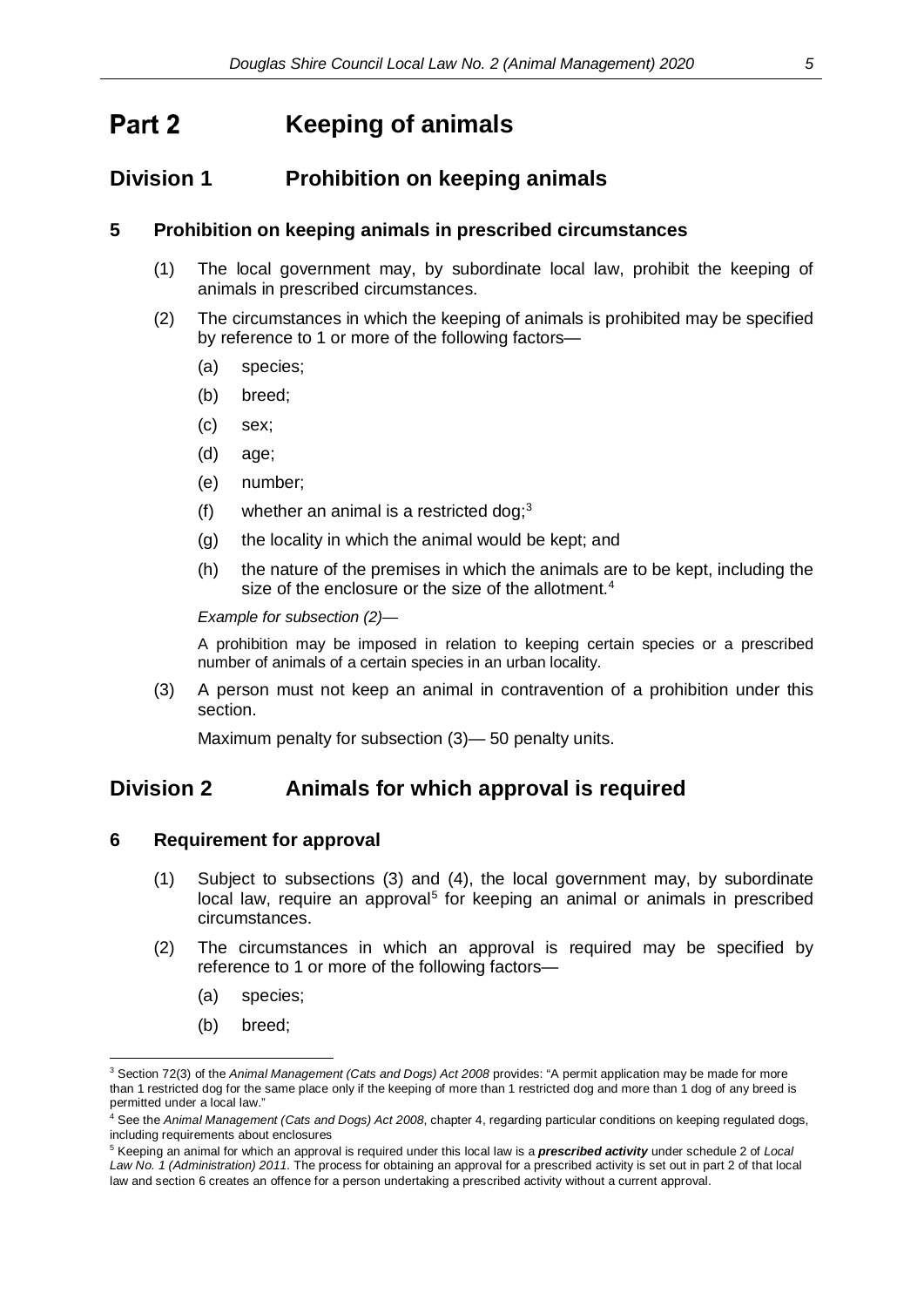- (c) sex;
- (d) age;
- (e) number;
- (f) the locality in which the animal is to be kept, including whether it is an urban or non-urban locality; and
- (g) the nature of the premises in which the animal is to be kept, including the size of the enclosure or the size of the allotment.<sup>[6](#page-5-2)</sup>
- (3) An approval under this section is not required for the keeping of animals on land if the keeping of the animals on the land is authorised by a development approval under the Planning Act.<sup>[7](#page-5-3)</sup>
- (4) Under this section, the local government may not require an approval for keeping a restricted dog.<sup>[8](#page-5-4)</sup>

## <span id="page-5-0"></span>**Division 3 Animals for which desexing is required**

#### **7 Requirement to desex an animal**

- (1) The local government may, by subordinate local law, require an animal of a particular species or breed to be desexed.
- (2) The subordinate local law may—
	- (a) specify that the requirement for desexing only applies once an animal reaches a certain age; and
	- (b) exempt animals under particular circumstances.

*Example for paragraph (b)—*

Exemption might be provided for an animal that is owned by a member of a recognised breeders' association for the purposes of breeding or showing.

(3) A person must not keep an animal that is required to be desexed unless the animal has been desexed.

Maximum penalty for subsection (3)—20 penalty units.

(4) Section 7(3) commences 6 calendar months after the date *Local Law No. 2 (Animal Management) 2020 is made* or such longer period as the local government decides by resolution*.* 

## <span id="page-5-1"></span>**Division 4 Minimum standards**

### **8 Minimum standards for keeping animals**

(1) The local government may, by subordinate local law, specify minimum standards for the keeping of animals or a particular species or breed of animal.

<span id="page-5-2"></span> $6$  See note 4

<span id="page-5-3"></span><sup>7</sup> See the definition of **Planning Act** in the Act, schedule 4.

<span id="page-5-4"></span><sup>8</sup> Section 71 of the *Animal Management (Cats and Dogs) Act 2008* requires a permit issued by the local government for a person to own or be responsible for a restricted dog. The processes for the granting of restricted dog permits are set out under chapter 4, part 3 of that Act.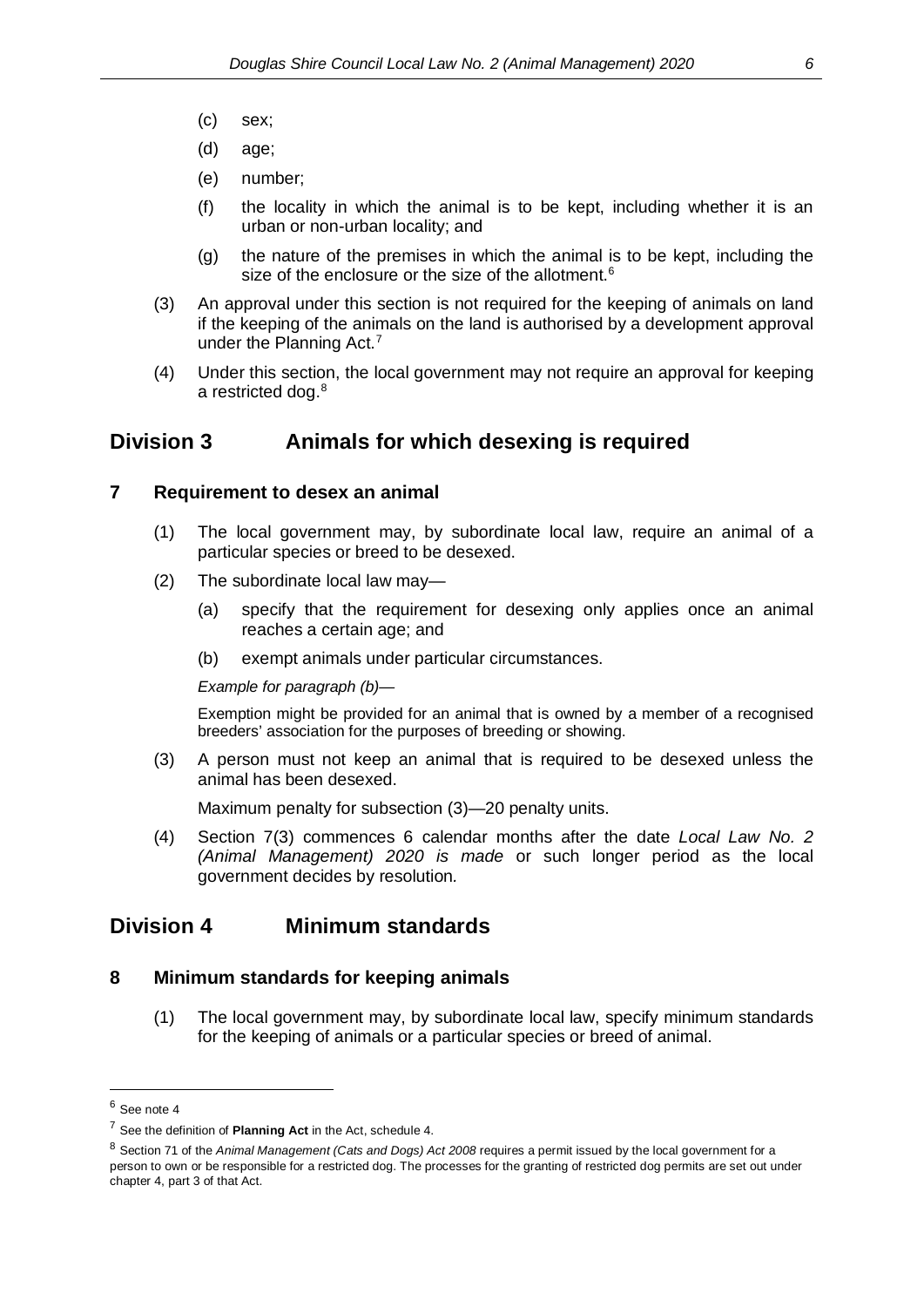(2) A person who keeps an animal must ensure that the relevant minimum standards prescribed by a subordinate local law are complied with.[9](#page-6-4)

Maximum penalty for subsection (2)— 20 penalty units.

(3) If a person is required to hold an approval to keep an animal, the obligation to comply with the minimum standards prescribed by a subordinate local law is in addition to an obligation imposed by a condition of the approval.

## <span id="page-6-0"></span>**Division 5 Identification of registered dogs**

## **9 Identification for cats and dogs in certain circumstances**

The local government may, by subordinate local law, prescribe the identification required by the *Animal Management (Cats and Dogs) Act 2008* for a dog that is at a place other than the address stated in the registration notice for the dog.<sup>[10](#page-6-5)</sup>

#### <span id="page-6-1"></span>Part 3 **Control of animals**

## <span id="page-6-2"></span>**Division 1 Animals in public places**

## **10 Exclusion of animals**

- (1) The local government may, by subordinate local law, specify public places where animals, or animals of a particular species or breed, are prohibited.
- (2) The owner or responsible person for an animal must ensure that the animal is not in a public place in contravention of a prohibition specified under subsection (1).

Maximum penalty for subsection (2)—20 penalty units.

- (3) The local government must take reasonable steps to provide notice to members of the public regarding the animals that are prohibited in a particular public place.
- (4) In this section—

*reasonable steps* include, as a minimum, the display of a notice at a prominent place within the particular public place, stating—

- (a) the animals that are prohibited in the place; and
- (b) in general terms, the provisions of subsection (2).

### <span id="page-6-3"></span>**11 Dog off-leash areas**

 $\overline{a}$ 

(1) The local government may, by subordinate local law, designate an area within a public place as an area where a dog is not required to be on a leash (a *dog offleash area*).

<span id="page-6-4"></span><sup>9</sup> See also *Animal Management (Cats and Dogs) Act 2008*, schedule 1, sections 4 to 5, regarding the requirements about enclosures for declared dangerous dogs, declared menacing dogs and restricted dogs.

<span id="page-6-5"></span><sup>10</sup> Section 45 of the *Animal Management (Cats and Dogs) Act 2008* requires a person who keeps a dog at a place other than the address in the registration notice to ensure it bears the identification prescribed by the local government under a local law.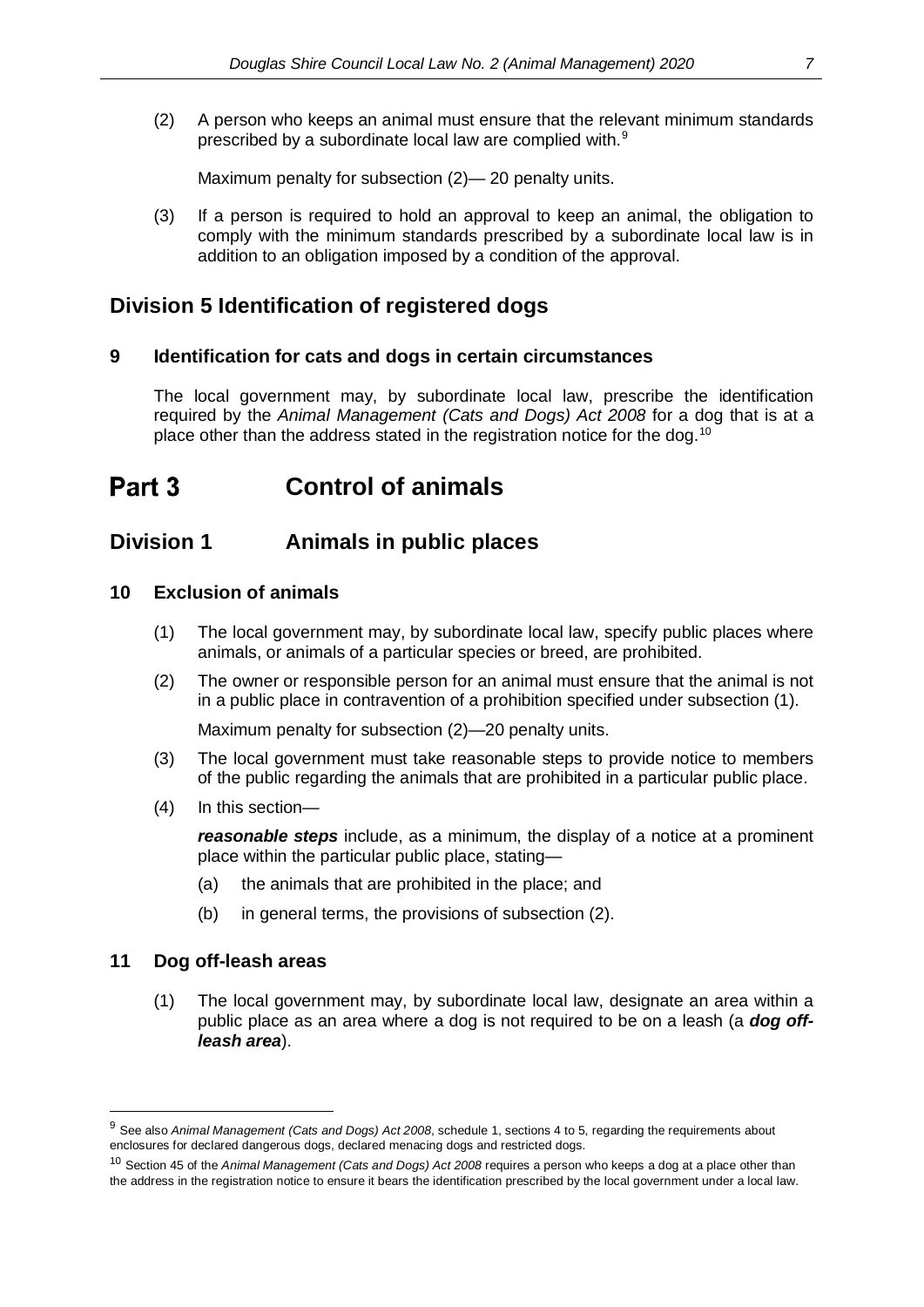- (2) The local government must take reasonable steps to provide notice to members of the public regarding the designation of an area as a dog off-leash area.
- (3) In this section—

*reasonable steps* include, as a minimum, the display of a notice at a prominent place within the dog off-leash area indicating the extent of the area.

#### <span id="page-7-0"></span>**12 Control of animals in public place[s11](#page-7-1)**

- (1) The owner or responsible person for an animal must ensure that the animal is not in a public place—
	- (a) unless the animal is under the effective control of someone; and
	- (b) if the animal is a declared dangerous animal<sup>[12](#page-7-2)</sup>—unless the animal is securely restrained to prevent it from—
		- (i) attacking a person or animal;
		- (ii) acting in a way that causes fear to a person or animal; or
		- (iii) causing damage to property.

Maximum penalty for subsection (1)—20 penalty units.

(2) The owner or responsible person for a dog that is on heat must ensure that the animal is not in a public place.

Maximum penalty for subsection (2)—20 penalty units.

- (3) An animal is under the *effective control* of someone only if—
	- (a) a person who is physically able to control the animal—
		- (i) is holding it by an appropriate leash, halter or rein;
		- (ii) has appropriately tethered it to an object fixed to a place from which the object cannot be moved by the animal and is continuously supervising the animal; or
		- (iii) has corralled it in a temporary enclosure adequate to contain the animal and is continuously supervising the animal;
	- (b) the animal is tethered in or on a vehicle and unable to reach beyond the vehicle extremities;
	- (c) the animal is a dog in a dog off-leash area and under the supervision of a person who is able to control the animal by voice command;
	- (d) the animal is participating in, or being exhibited or trained at, an exhibition or an obedience trial supervised by a body recognised for this section by the local government; or
	- (e) the animal is a working animal actually engaged in moving livestock and under the supervision of a person who is able to control the animal by voice command.

<span id="page-7-1"></span><sup>11</sup> See also *Animal Management (Cats and Dogs) Act 2008*, schedule 1, section 3, regarding the requirement for muzzling and effective control of regulated dogs in public and section 93, which applies this requirement where a dog is subject to a proposed declaration notice.

<span id="page-7-2"></span><sup>12</sup> See the definition of *declared dangerous animal* in the schedule.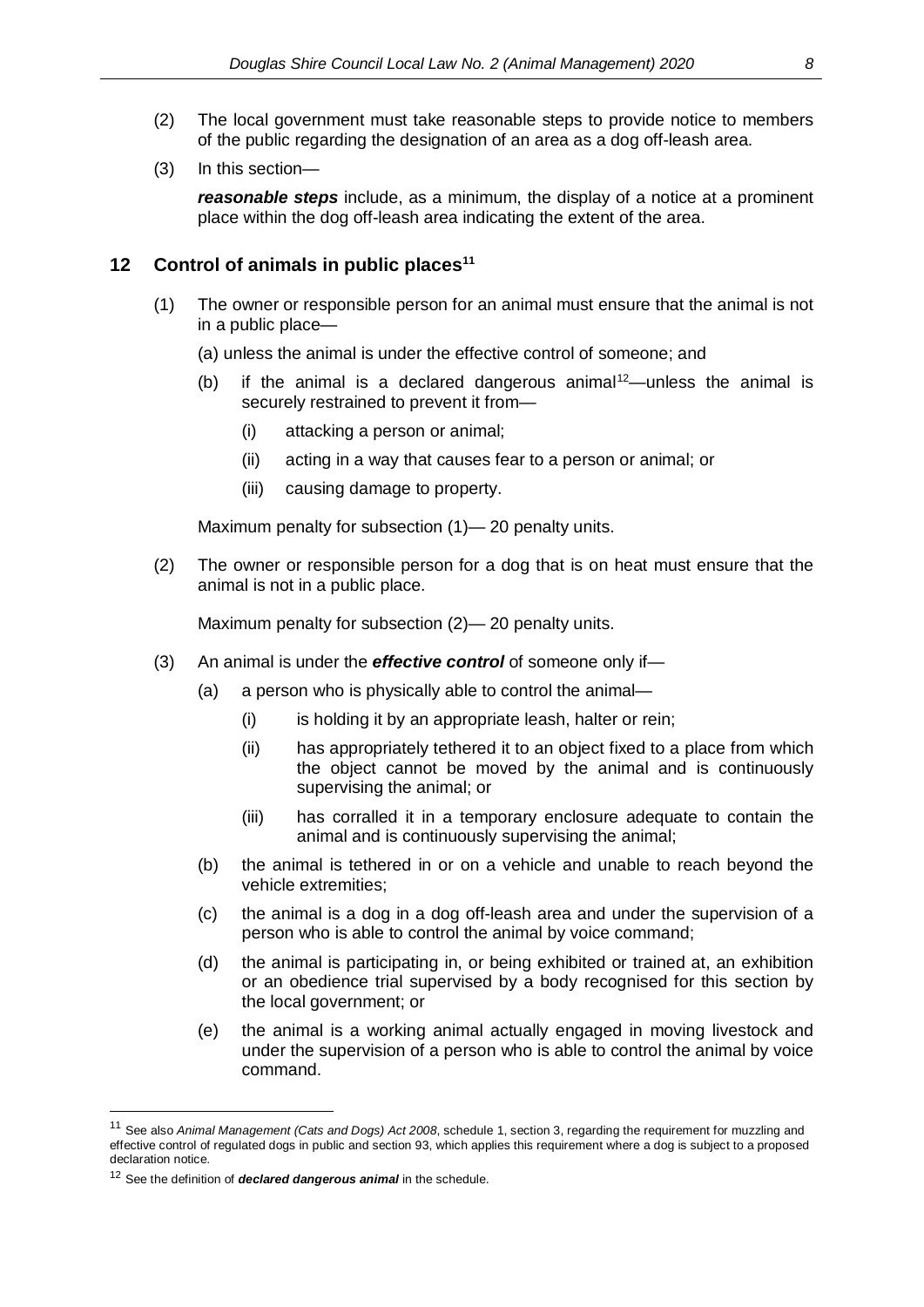## <span id="page-8-0"></span>**13 Person in control of dog or prescribed animal to clean up faeces**

If a dog or any other animal prescribed by subordinate local law defecates in a public place, the person who has control of the dog or animal must immediately remove and dispose of the faeces in a sanitary way.

Maximum penalty— 20 penalty units.

# <span id="page-8-1"></span>**Division 2 Restraint of animals**

## **14 Duty to provide proper enclosure and prevent animal from wandering**

(1) A person who keeps an animal must maintain a proper enclosure to prevent the animal from wandering or escaping from the person's land.<sup>[13](#page-8-3)</sup>

Maximum penalty for subsection (1)—20 penalty units.

- (2) The local government may, by subordinate local law, prescribe requirements for a proper enclosure for an animal or species or breed of animal.
- (3) The owner of the animal must ensure that it is not wandering at large.<sup>14</sup>

Maximum penalty for subsection (3)— 20 penalty units.

- (4) It is a defence to a prosecution for an offence against subsection (3) for the defendant to prove that—
	- (a) the defendant maintained a proper enclosure for the animal and could not, by the exercise of reasonable diligence, have prevented the escape of the animal; or
	- (b) the animal was wandering at large in circumstances authorised by the conditions of an approval granted under a local law.

*Example for paragraph (b)—*

The conditions of an approval to keep racing pigeons might authorise the approval holder to release the pigeons from their enclosure for a certain amount of time each day and during official pigeon racing events.

# <span id="page-8-2"></span>**Division 3 Aggressive behaviour by animals other than dogs**

## **15 Limited application of division to dogs[15](#page-8-5)**

- (1) Unless otherwise indicated, this division does not apply in relation to aggressive behaviour by a dog.
- (2) In this section—

 $\overline{a}$ 

*aggressive behaviour* means attacking, or acting in a way that causes fear to, someone else or another animal.

<span id="page-8-3"></span><sup>13</sup> See also *Animal Management (Cats and Dogs) Act 2008*, schedule 1, sections 4 to 5, regarding the requirements about enclosures for declared dangerous dogs, declared menacing dogs and restricted dogs

<span id="page-8-4"></span><sup>14</sup> See the definition of *wandering at large* in the schedule.

<span id="page-8-5"></span><sup>15</sup> Aggressive behaviour by dogs is covered by the *Animal Management (Cats and Dogs) Act 2008,* sections 194 to 196.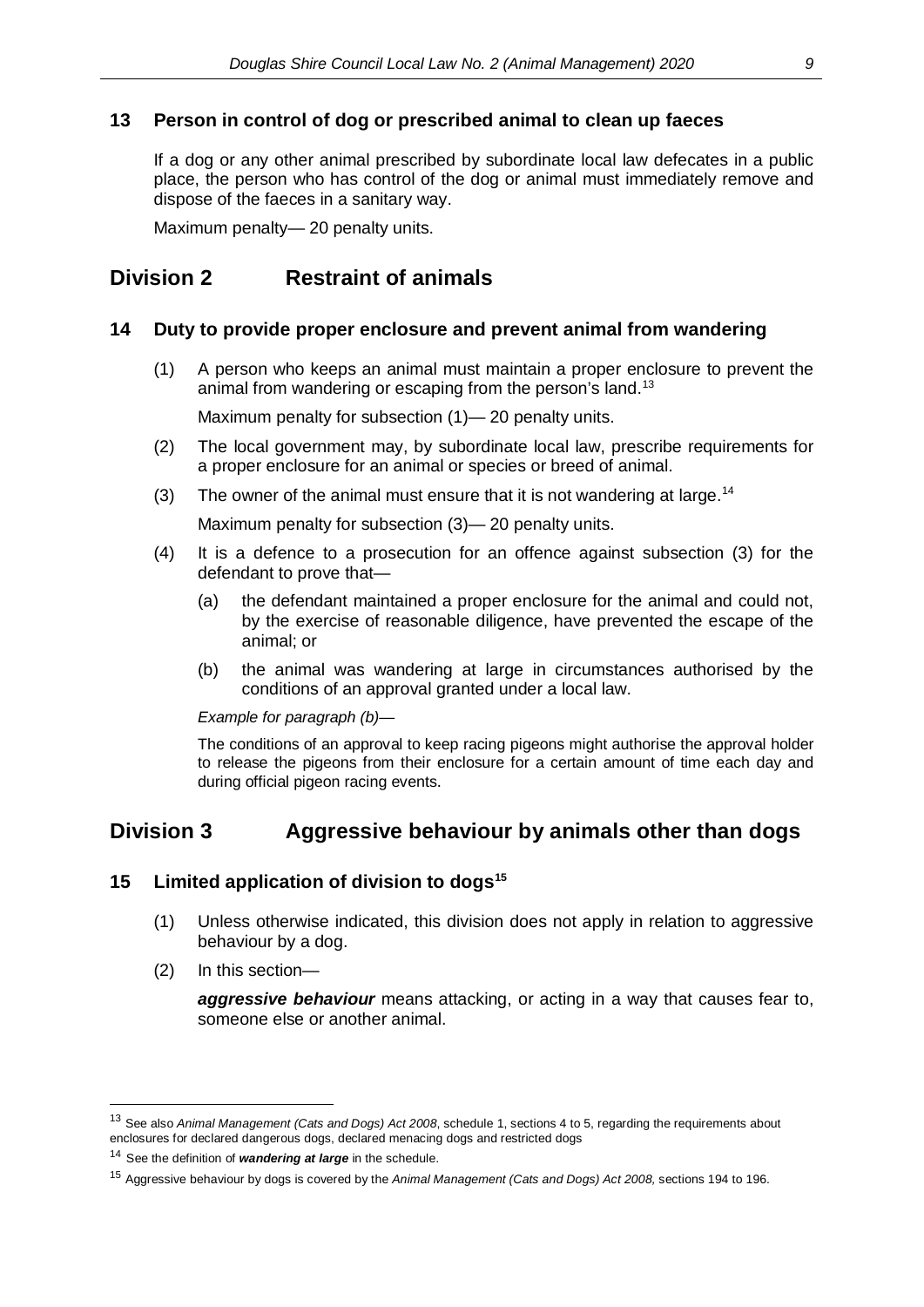#### <span id="page-9-0"></span>**16 Animals not to attack or cause fear to persons or animals[16](#page-9-2)**

(1) A responsible person for an animal must take reasonable steps to ensure the animal does not attack, or act in a way that causes fear to, someone else or another animal.

Maximum penalty for subsection (1)—

- (a) if the attack causes the death of or grievous bodily harm to a person—300 penalty units;
- (b) if the attack causes the death of or grievous bodily harm to another animal—100 penalty units;
- (c) if the attack causes bodily harm to a person or another animal—50 penalty units; or
- (d) otherwise— 20 penalty units.
- (2) A person must not allow or encourage an animal to attack, or act in a way that causes fear to, a person or another animal.

Maximum penalty for subsection (2)—

- (a) if the attack causes the death of or grievous bodily harm to a person—300 penalty units;
- (b) if the attack causes the death of or grievous bodily harm to another animal—100 penalty units;
- (c) if the attack causes bodily harm to a person or another animal—50 penalty units; or
- (d) otherwise— 20 penalty units.
- (3) In this section—

*allow or encourage,* without limiting the *Criminal Code*, sections 7 and 8, includes cause to allow or encourage.

**another animal** does not include vermin that are not the property of anyone.

*Examples of vermin that are someone's property—*

a pet mouse or guinea pig vermin that are protected animals under the *Nature Conservation Act 1992.*[17](#page-9-3)

## <span id="page-9-1"></span>**17 Defences for offence against s 16[18](#page-9-4)**

It is a defence to a prosecution for an offence against section 16 for the defendant to prove that the animal attacked, or acted in a way that caused fear to, the person or other animal—

- (a) as a result of the animal being attacked, mistreated, teased, or provoked by the person or other animal, including a dog; or
- (b) to protect the responsible person, or a person accompanying the responsible person (the *accompanying person*), or the responsible person's or accompanying person's property.

<span id="page-9-2"></span> <sup>16</sup> See section 195 of *Animal Management (Cats and Dogs) Act 2008.*

<span id="page-9-3"></span><sup>&</sup>lt;sup>17</sup> See section 83 of that Act.

<span id="page-9-4"></span><sup>18</sup> See section 196 of the *Animal Management (Cats and Dogs) Act 2008.*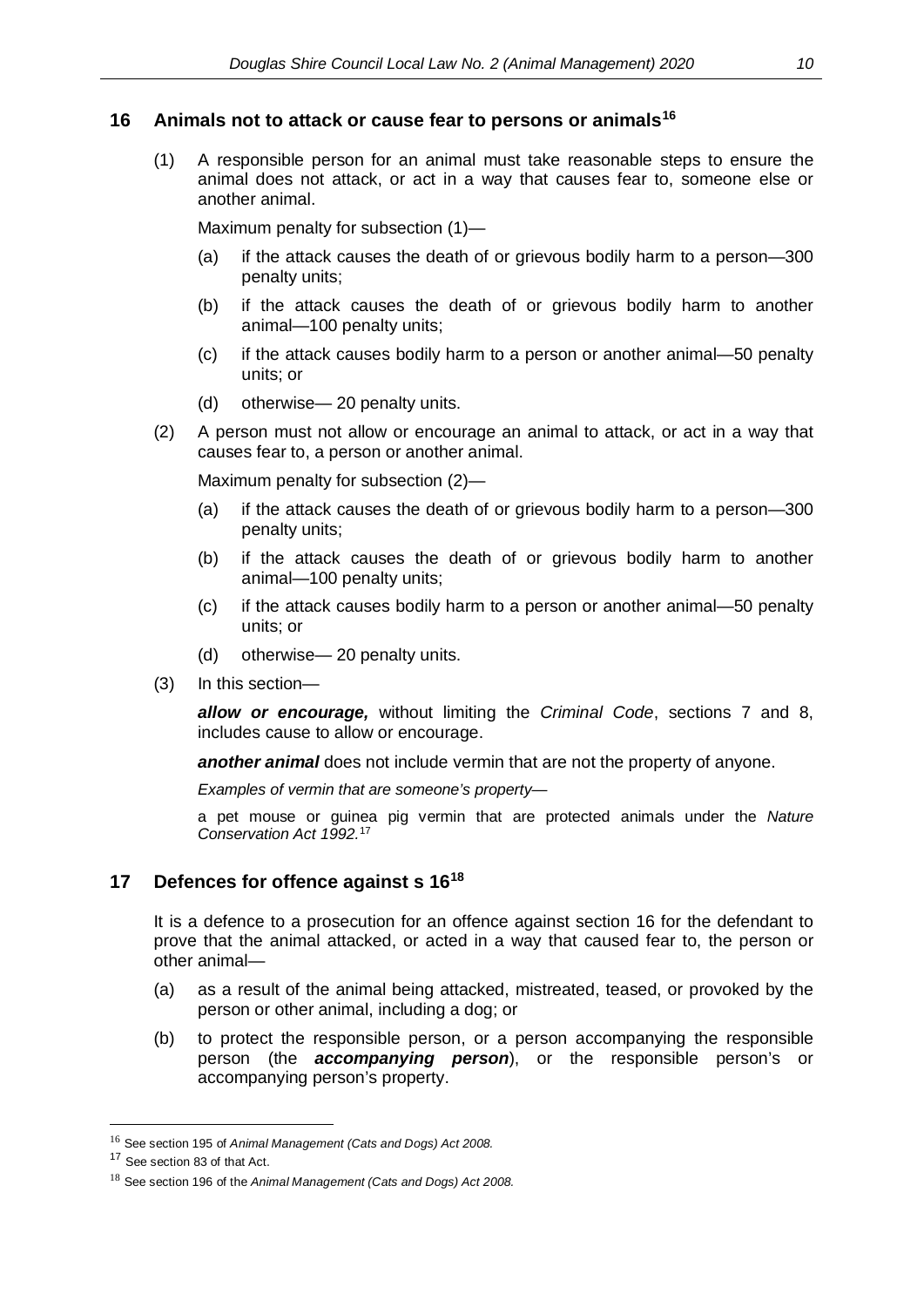## <span id="page-10-0"></span>**Division 4 Dangerous animals other than dogs**

## **18 Declaration of dangerous animal other than a dog**

- (1) A local government may, by subordinate local law, specify criteria for an authorised person to declare an animal other than a dog to be a declared dangerous animal.
- (2) An authorised person may declare an animal other than a dog to be a declared dangerous animal if the animal meets the criteria prescribed by subordinate local law.
- (3) A declaration under subsection (2) takes effect at the time the local government gives the responsible person for the animal an information notice<sup>[19](#page-10-4)</sup> about the declaration.

## <span id="page-10-1"></span>**19 Power to require responsible person for declared dangerous animal to take specified action**

An authorised person may, by giving a compliance notice,  $20$  require the responsible person for a declared dangerous animal to take specified action—

- (a) to warn persons who enter land on which the animal is kept of the presence of a declared dangerous animal on the land; and
- (b) to ensure that the animal remains in secure custody and is unable to attack or cause fear to persons or other animals or cause damage to another person's property.

#### <span id="page-10-2"></span>Part 4 **Seizure, impounding or destruction of animals**

## <span id="page-10-3"></span>**Division 1 Seizure of animals**

### **20 Seizure of animals**

- (1) An authorised person may seize<sup>[21](#page-10-6)</sup> an animal, other than a dog,  $22$  in the following circumstances—
	- (a) the animal is found wandering at large;
	- (b) the responsible person for the animal has not complied with a compliance notice that has been issued in relation to compliance with this local law;
	- (c) the animal has attacked, threatened to attack, or acted in a way that causes fear to, a person or another animal; or

<span id="page-10-4"></span><sup>19</sup> See the definition of *information notice* in *Local Law No. 1 (Administration) 2020*, schedule 1.

<span id="page-10-5"></span><sup>20</sup> See *Local Law No.1 (Administration) 2020*, section 27 regarding the requirements for compliance notices and the offence for not complying with a compliance notice.

<span id="page-10-6"></span><sup>&</sup>lt;sup>21</sup> See the *Local Government Act 2009*, chapter 5, part 2, division 1 in relation to authorised persons' enforcement powers, including entry to land.

<span id="page-10-7"></span><sup>22</sup> See the *Animal Management (Cats and Dogs) Act 2008*, section 125, for seizure of a dog.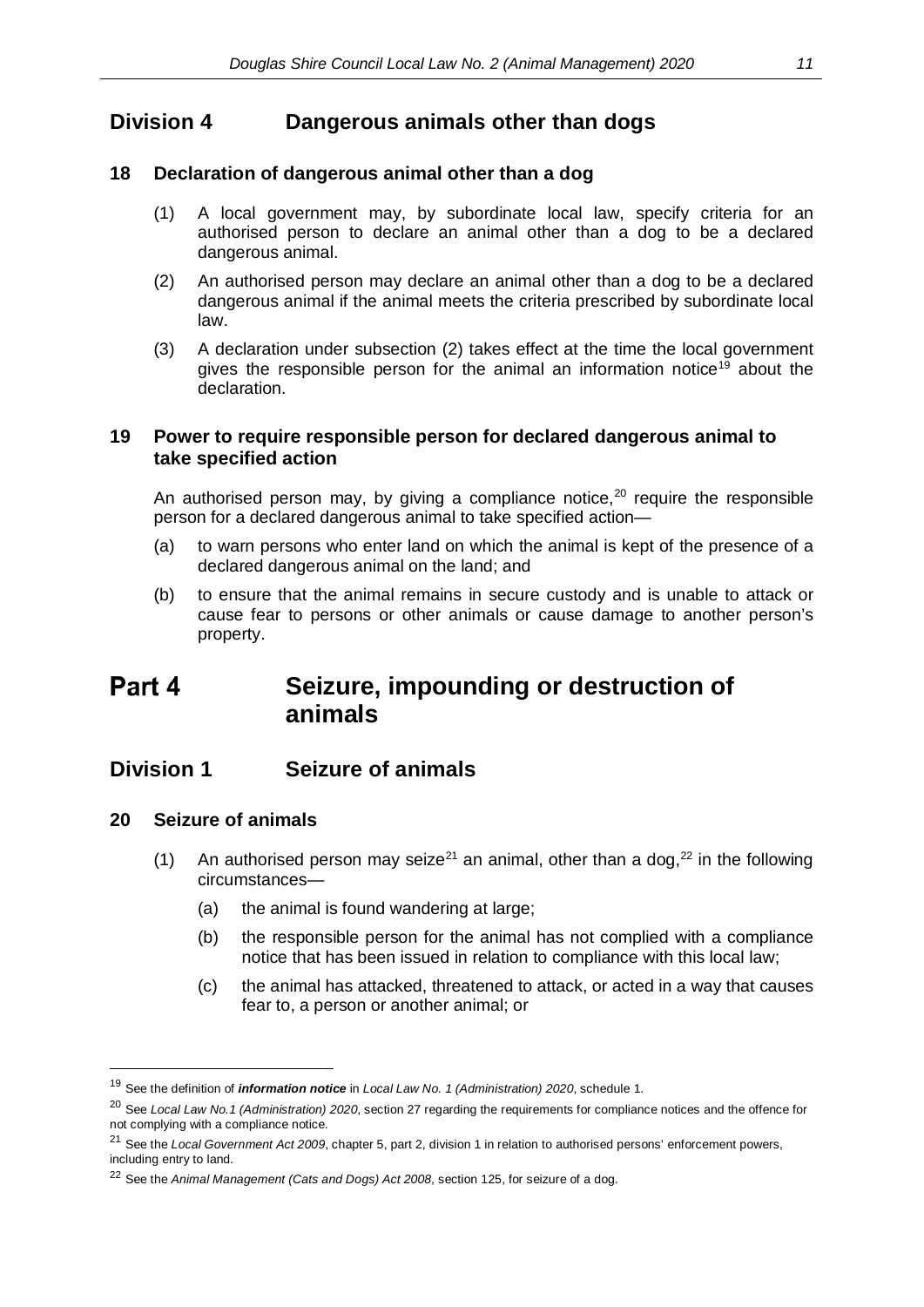- (d) the authorised person considers on reasonable grounds that the animal has been abandoned, left or found on a road in the circumstances mentioned in section 100(12) of the *Transport Operations (Road Use Management) Act 1995*. [23](#page-11-1)
- (2) An authorised person may seize a dog in the following circumstances—
	- (a) the dog is found wandering at large;
	- (b) the responsible person for the dog has not complied with a compliance notice that has been issued in relation to compliance with this local law; or
	- (c) the authorised person considers on reasonable grounds that the animal has been abandoned, left or found on a road in the circumstances mentioned in section 100(12) of the *Transport Operations (Road Use Management) Act 1995*.
- (3) The authorised person may seize an animal under subsection (1)(a) or a dog under subsection (2)(a) where—
	- (a) another person has found the animal or dog wandering at large and delivered it to the authorised person; or
	- (b) an occupier of private land has found the animal or dog wandering at large on the land, taken it under effective control and requested the authorised person to enter the land to seize it.
- (4) However, an authorised person is not obliged to accept the custody of an animal under this section.
- (5) For the purposes of seizing an animal, an authorised person may take any action, including the use of force, which is reasonable in the circumstances to capture or control the animal.

## <span id="page-11-0"></span>**Division 2 Destruction of animal without notice**

## **21 Power to immediately destroy seized animal**

- (1) This section applies where an authorised person has seized an animal other than a regulated dog,<sup>24</sup> under this local law or another law.
- (2) The authorised person may, without notice, immediately destroy the animal if—
	- (a) the authorised person reasonably believes the animal is dangerous and the authorised person cannot control it;
	- (b) the animal is significantly suffering as a result of disease, severe emaciation or serious injuries; or
	- (c) an owner of the animal has requested the authorised person to destroy it.

<span id="page-11-1"></span><sup>&</sup>lt;sup>23</sup> The *Transport Operations (Road Use Management) Act 1995*, section 100(13) provides: "If a local law provides for a matter mentioned in subsection (12), subsections (3) to (11) no longer apply in the local government's area."

<span id="page-11-2"></span><sup>24</sup> See the *Animal Management (Cats and Dogs) Act 2008*, section 127, for power to destroy a seized regulated dog.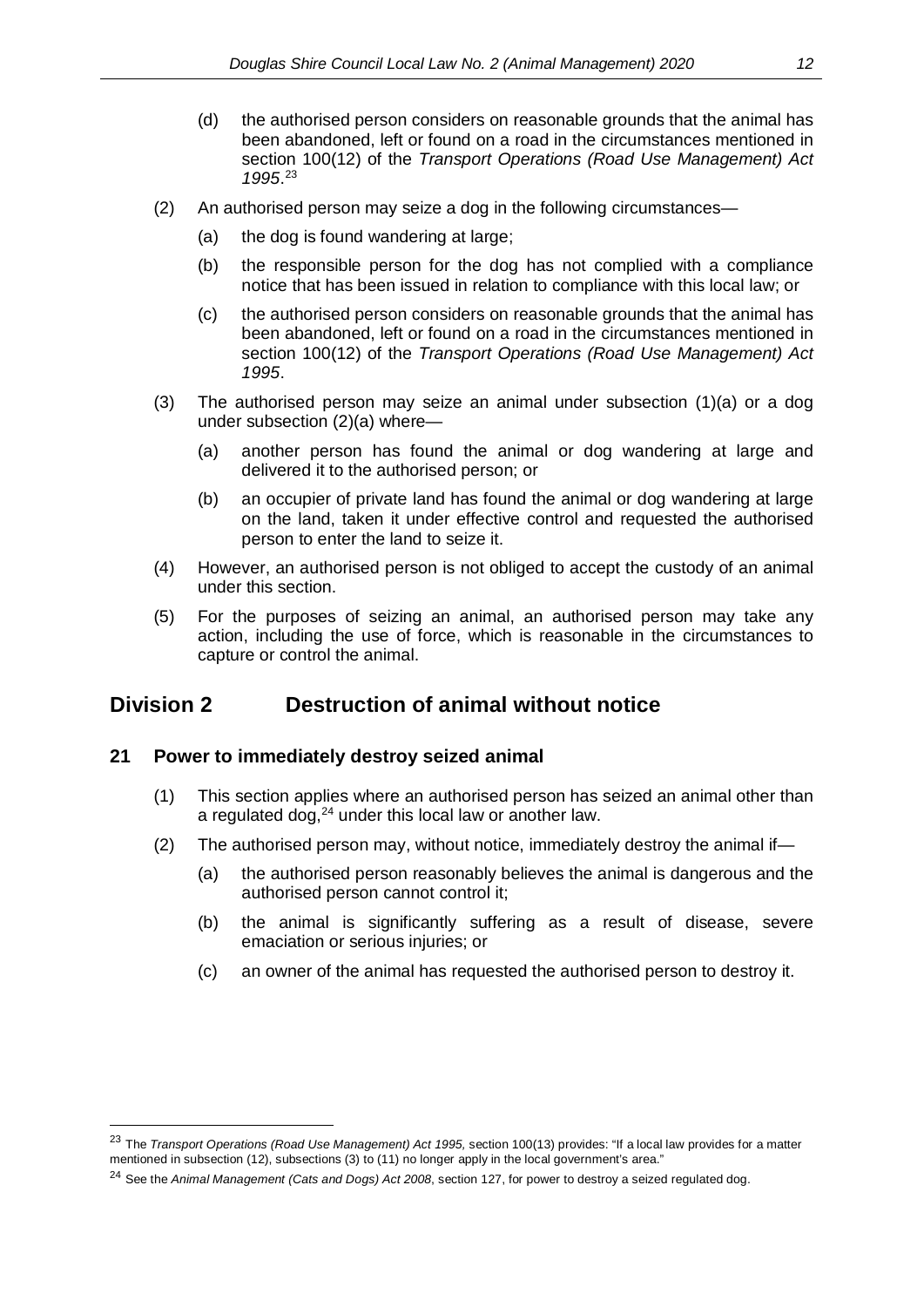# <span id="page-12-0"></span>**Division 3 Return or impounding of animals**

## **22 Immediate return of animal seized wandering at large**

- (1) This section applies where—
	- (a) an animal has been seized under section  $20(1)(a)$  or section  $20(2)(a)$ ; and
	- (b) the authorised person who seizes the animal knows, or can readily find out, the name and address of the owner or responsible person for the animal.
- (2) The authorised person may return the animal to the owner or responsible person.

## <span id="page-12-1"></span>**23 Impounding of seized animal**

An authorised person who seizes an animal under this local law or another law may impound the animal at a place of care for animals operated by—

- (a) the local government; or
- (b) another organisation or local government prescribed by subordinate local law.

*Example for paragraph (a)—*

An animal pound.

*Example for paragraph (b)—*

A veterinary surgery or an animal refuge.

## <span id="page-12-2"></span>**24 What is a notice of impounding**

- (1) A *notice of impounding* means a written notice, given to the owner or responsible person for an animal, stating that—
	- (a) the animal has been impounded; and
	- (b) the animal may be reclaimed within the prescribed period provided that—
		- (i) the cost-recovery fee is paid;
		- (ii) if an approval or registration is required for the keeping of the animal and the owner or responsible person does not have the approval or registration— the approval or registration is obtained;
		- (iii) if the animal has been seized under section  $20(1)(b)$  or  $20(2)(b)$  the owner or responsible person has complied with the relevant compliance notice;
		- (iv) continued retention of the animal is not needed as evidence for a proceeding or proposed proceeding for an offence involving the animal; and
		- (v) no destruction order has been made for the animal.
- (2) In this section—

*relevant compliance notice* means the compliance notice mentioned in section 20(1)(b) or 20(2)(b).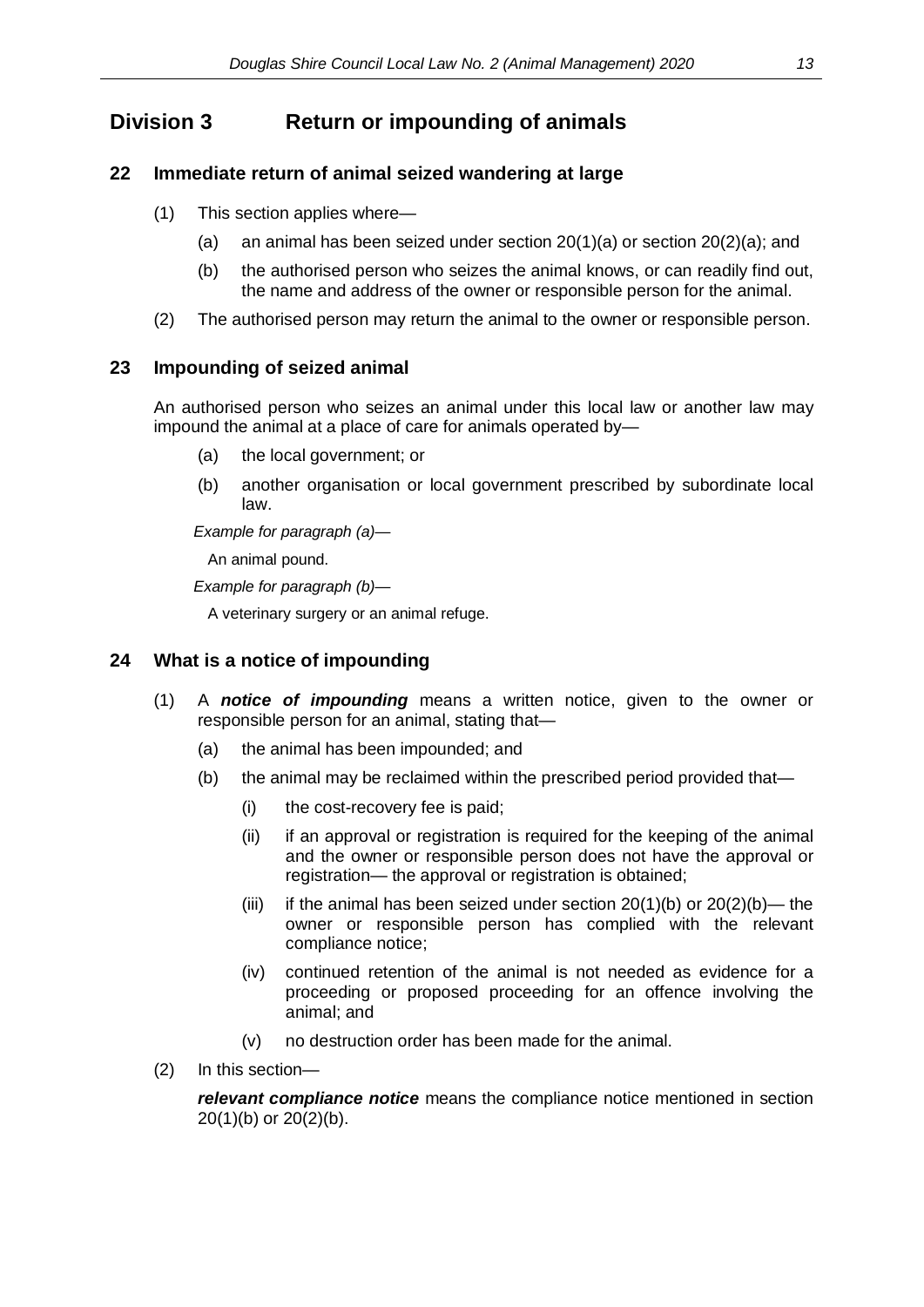## <span id="page-13-0"></span>**25 Dealing with animal seized and impounded for wandering at large**

- (1) Subsection (2) applies where—
	- (a) an authorised person has impounded an animal seized under section 20(1)(a) or 20(2)(a);
	- (b) the animal was not a declared dangerous animal at the time of being seized; and
	- (c) the authorised person knows, or can readily find out, the name and address of the owner or responsible person for the animal.
- (2) The authorised person must give the owner or responsible person a notice of impounding.
- (3) Subsection (4) applies where—
	- (a) an authorised person has impounded a declared dangerous animal seized under section 20(1)(a); or
	- (b) an authorised person has impounded an animal that has been seized more than 3 times during a 12 month period.
- (4) The authorised person may—
	- (a) give the owner or responsible person for the animal a notice of impounding; or
	- (b) make a destruction order for the animal under section 29.

## <span id="page-13-1"></span>**26 Dealing with animal seized and impounded for non-compliance with local law**

- (1) This section applies where an authorised person has impounded an animal seized under section 20(1)(b) or 20(2)(b).
- (2) The authorised person may—
	- (a) give the owner or responsible person for the animal a notice of impounding; or
	- (b) if the animal was being kept in contravention of section 5 of this local law or is an animal for which an approval cannot be granted under this local law or is an animal for which an application for approval under this local law has been rejected— dispose of the animal under division 5.

## <span id="page-13-2"></span>**27 Dealing with animal seized and impounded for attacking etc a person or another animal**

- (1) This section applies where an authorised person has impounded an animal seized under section 20(1)(c).
- (2) The authorised person may  $25-$

- (a) make a destruction order for the animal under section 29; or
- (b) give the owner or responsible person a notice of impounding.

<span id="page-13-3"></span><sup>&</sup>lt;sup>25</sup> An authorised person may also declare an animal as a declared dangerous animal under section 18 if specified criteria are met.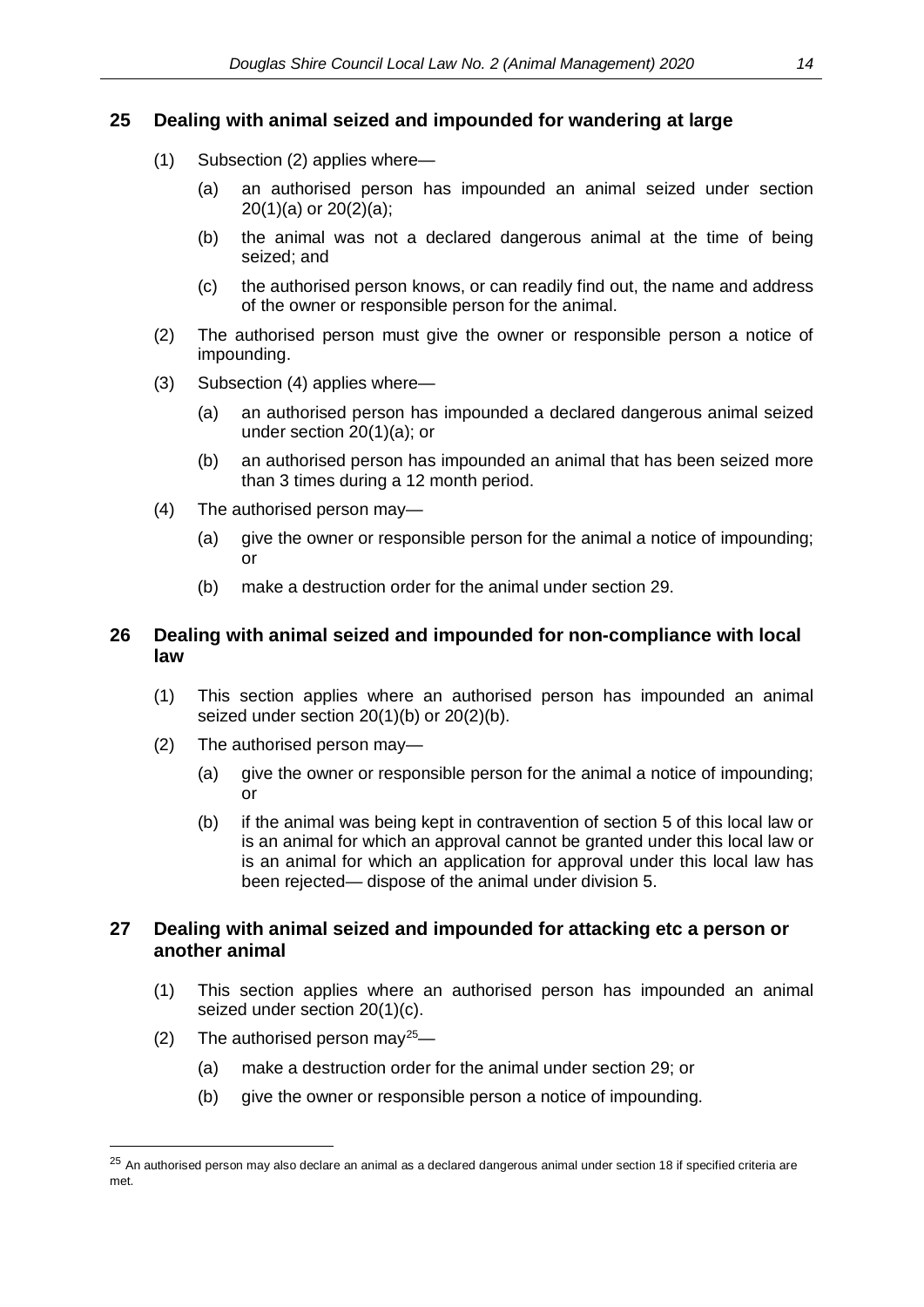## <span id="page-14-0"></span>**28 Reclaiming an impounded animal**

- (1) This section applies where—
	- (a) the owner or responsible person for an animal has been given a notice of impounding; or
	- (b) an authorised person does not know, and cannot readily find out, the name and address of an owner or responsible person for the animal.
- (2) The animal may be reclaimed by an owner or responsible person if the owner or responsible person—
	- (a) reclaims the animal within the prescribed period;
	- (b) pays the cost-recovery fee;
	- (c) if an approval or registration is required for the keeping of the animal and the owner or responsible person does not have the approval or registration—obtains the approval or registration; and
	- (d) if the responsible person has not complied with a current compliance notice that has been issued in relation to compliance with this local law—complies with the compliance notice.
- (3) However, the animal may not be reclaimed by an owner or responsible person if—
	- (a) continued retention of the animal is needed as evidence for a proceeding or proposed proceeding for an offence involving the animal; or
	- (b) a destruction order has been made for the animal.
- (4) The animal may be reclaimed by an owner or responsible person for the animal if an event as follows happens—
	- (a) if subsection (3)(a) applies—
		- (i) an authorised person advises the owner or responsible person that the animal's continued retention as evidence is no longer required; and
		- (ii) the owner or responsible person has satisfied subsection  $(2)(b)-(d)$ ;
	- (b) if subsection (3)(b) applies—
		- (i) an application of a review or an appeal is made relating to the destruction order and, as a result of the review or appeal, the order is no longer in force; and
		- (ii) the owner or responsible person has satisfied subsection  $(2)(b)-(d)$ .

## <span id="page-14-1"></span>**Division 4 Destruction of animal following notice**

### **29 Destruction orders**

- (1) An authorised person may make an order (a *destruction order*) stating the person proposes to destroy an animal 14 days after the order is served.
- (2) A destruction order may only be made in 1 or more of the following circumstances—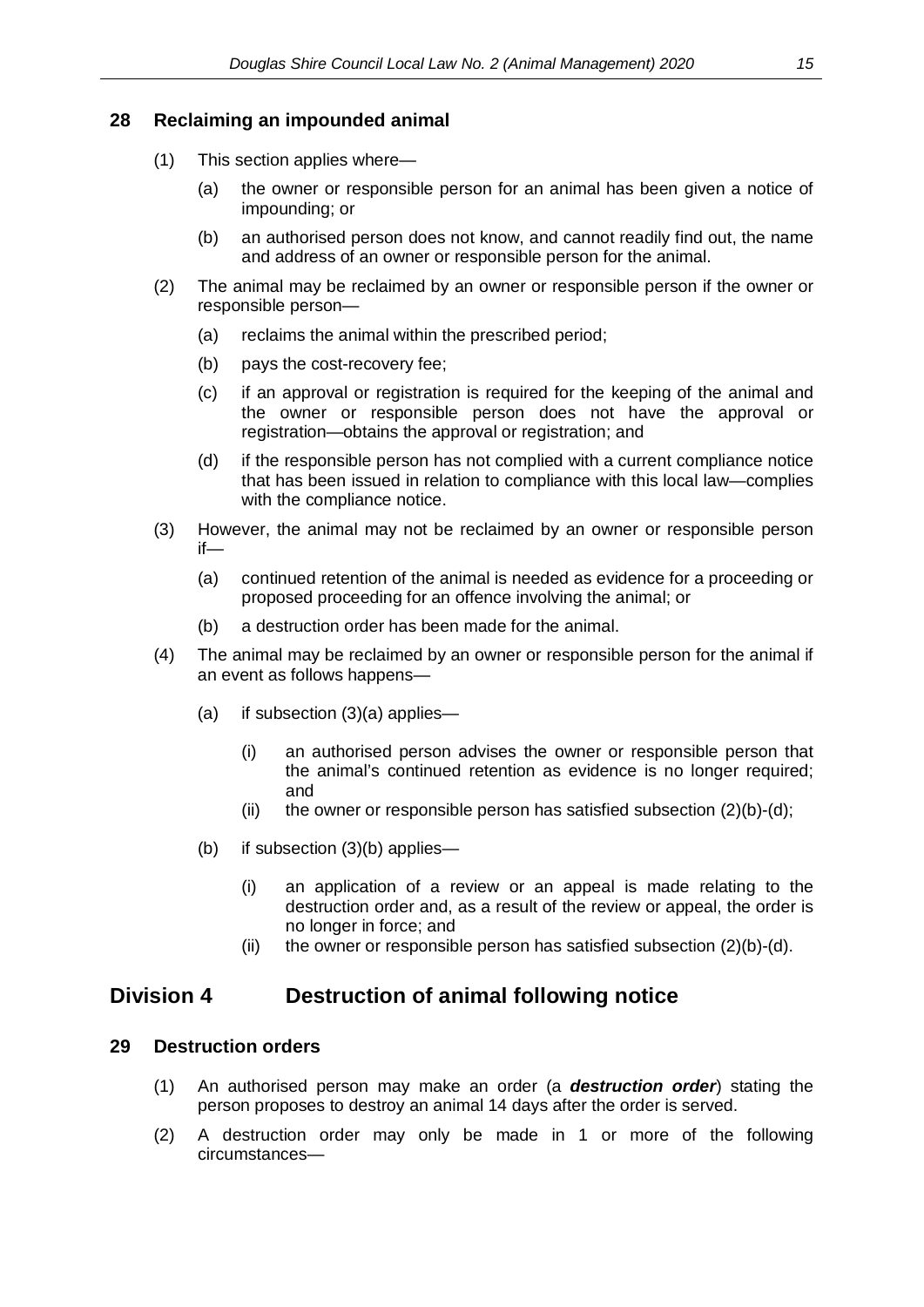- (a) the animal has attacked, threatened to attack, or acted in a way that causes fear to, a person or another animal; or
- (b) the animal is a declared dangerous animal and was found wandering at large; or
- (c) the animal has been seized more than 3 times during a 12 month period.
- (3) The destruction order must—
	- (a) be served on a person who owns, or is a responsible person for, the animal; and
	- (b) include or be accompanied by an information notice. $^{26}$  $^{26}$  $^{26}$
- (4) If a destruction order is made for the animal, the person may destroy the animal 14 days after the order is served if no review application has been made relating to the decision to make the order.
- (5) If an application for review has been made relating to the decision to make the order, the person may destroy the animal if—
	- (a) the review is finally decided or is otherwise ended; and
	- (b) the order is still in force; and
	- (c) the time allowed for filing a notice of appeal has expired and no notice of appeal has been filed.
- (6) If an appeal is made relating to the decision to make the order, the person may destroy the animal if—
	- (a) the appeal is finally decided or is otherwise ended; and
	- (b) the order is still in force.
- (7) If the animal has been impounded, the owner or responsible person for an animal may reclaim the animal if—
	- (a) a review relating to the decision to make the order is finally decided or is otherwise ended; and
	- (b) no application for an appeal has been made against the order; and
	- (c) the order is no longer in force; and
	- (d) the owner or responsible person has satisfied section  $28(2)(b)-(d)$ .
- (8) If the animal has been impounded, the owner or responsible person for an animal may reclaim the animal if—
	- (a) an appeal relating to the decision to make the order is finally decided or is otherwise ended; and
	- (b) the order is no longer in force; and
	- (c) the owner or responsible person has satisfied section  $28(2)(b)-(d)$ .
- (9) In this section—

*review* means a review conducted under the process mentioned in part 4 of *Local Law No. 1 (Administration) 2020.*

*appeal* means an appeal under part 4 of this local law.

<span id="page-15-0"></span><sup>26</sup> See note 17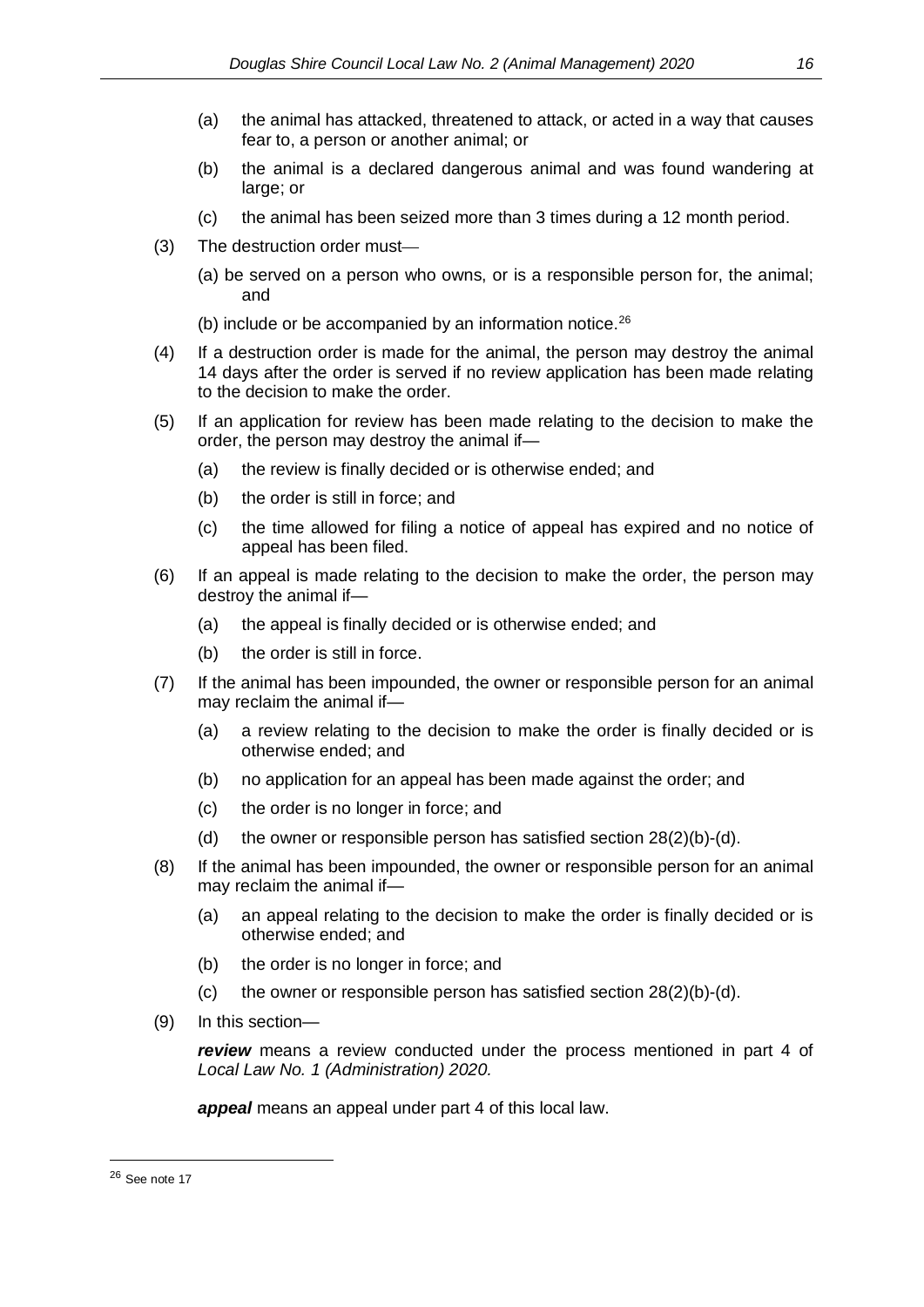# <span id="page-16-0"></span>**Division 5 Disposal of impounded animals**

## **30 Application of this division**

This division applies where—

- (a) an impounded animal has not been reclaimed within the prescribed period under section 28(2); or
- (b) if section 28(3)(a) applies the impounded animal has not been reclaimed within 3 days of an authorised person's advice to the owner or responsible person that the animal's continued retention as evidence is no longer required; or
- (c) if section 28(3)(b) applies—the impounded animal has not been reclaimed within 3 days of the completion of a review or appeal that caused a destruction order to no longer be in force; or
- (d) an authorised person has seized an animal mentioned in section 26(2)(b); or
- (e) the owner of or responsible person for an animal has surrendered the animal to the local government.

## <span id="page-16-1"></span>**31 Sale, disposal or destruction of animals**

- (1) The local government may—
	- (a) offer the animal for sale by public auction or by tender; or
	- (b) if the animal is an animal mentioned in section  $26(2)(b)$  or is of a species, breed or class specified by subordinate local law for this paragraph
		- (i) sell the animal by private agreement; or
		- (ii) dispose of the animal in some other way without destroying it; or
		- (iii) destroy the animal.

*Example for paragraph (b)—*

The subordinate local law might specify dogs, cats and other small domestic animals, for which a public auction or tender might not be practicable.

(2) An animal may only be sold or disposed of under subsection (1) if the local government is satisfied that this will not result in the animal being kept in contravention of the requirements of this local law.

*Examples—*

- A pig that has been seized because it is being kept in an urban area in contravention of a prohibition under a subordinate local law could be sold to a person outside the urban area, but not to another person in an urban area.
- An animal that a subordinate local law has prohibited in any part of the local government area could not be sold to a person who resides within the local government area.
- A declared dangerous animal could only be sold to a person who has complied with any specified requirements for keeping such an animal.
- (3) If an animal is to be offered for sale at a public auction under this section, notice of the time and place of the auction must be exhibited at the local government's public office for at least 2 days before the date of the auction.
- (4) An amount realised on sale of an impounded animal must be applied—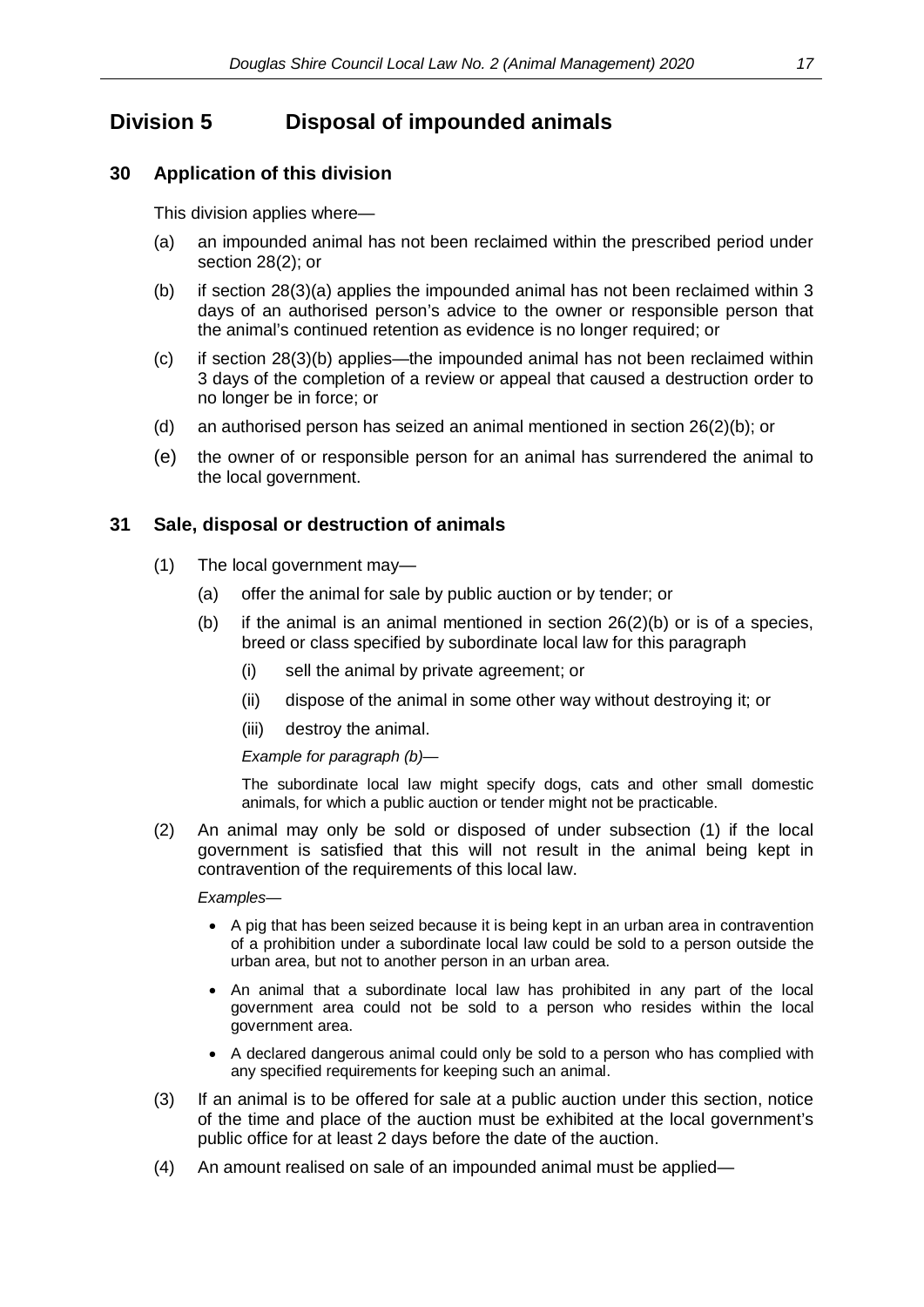- (a) first, towards the costs of the sale; and
- (b) second, towards the cost-recovery fee for impounding; and
- (c) third, in payment of the remainder to the former owner of the animal, unless the owner had surrendered the animal to the local government.
- (5) If no person establishes a valid claim to the amount to which the former owner is entitled under subsection (4)(c) within 1 year of the date of the sale, the amount becomes the property of the local government.
- (6) If an animal that is offered for sale by public auction or tender is not sold through the auction or tender process, the local government may dispose of the animal as it considers appropriate.

*Examples—*

- The local government may give the animal away.
- The local government may have the animal destroyed.

## <span id="page-17-0"></span>**Division 6 Other impounding matters**

## **32 Register of impounded animals**

- (1) The local government must ensure that a proper record of impounded animals (the *register of impounded animals*) is kept.
- (2) The register of impounded animals must contain the following information about each impounded animal—
	- (a) the species, breed and sex of the animal; and
	- (b) the brand, colour, distinguishing markings and features of the animal; and
	- (c) if applicable—the registration number of the animal; and
	- (d) if known—the name and address of the responsible person; and
	- (e) the date and time of seizure and impounding; and
	- (f) the name of the authorised person who impounded the animal; and
	- (g) the reason for the impounding; and
	- (h) a note of any order made by an authorised person relating to the animal; and
	- (i) the date and details of whether the animal was sold, released, destroyed or disposed of in some other way.
- (3) The register of impounded animals must be kept available for public inspection at the place of care for animals or, if the place has no public office, at an office prescribed by subordinate local law.

### <span id="page-17-1"></span>**33 Access to impounded animal**

- (1) This section applies to an animal impounded under section 23.
- (2) The local government must allow the owner of the animal to inspect it at any reasonable time, from time to time.
- (3) Subsection (2) does not apply if it is impracticable or would be unreasonable to allow the inspection.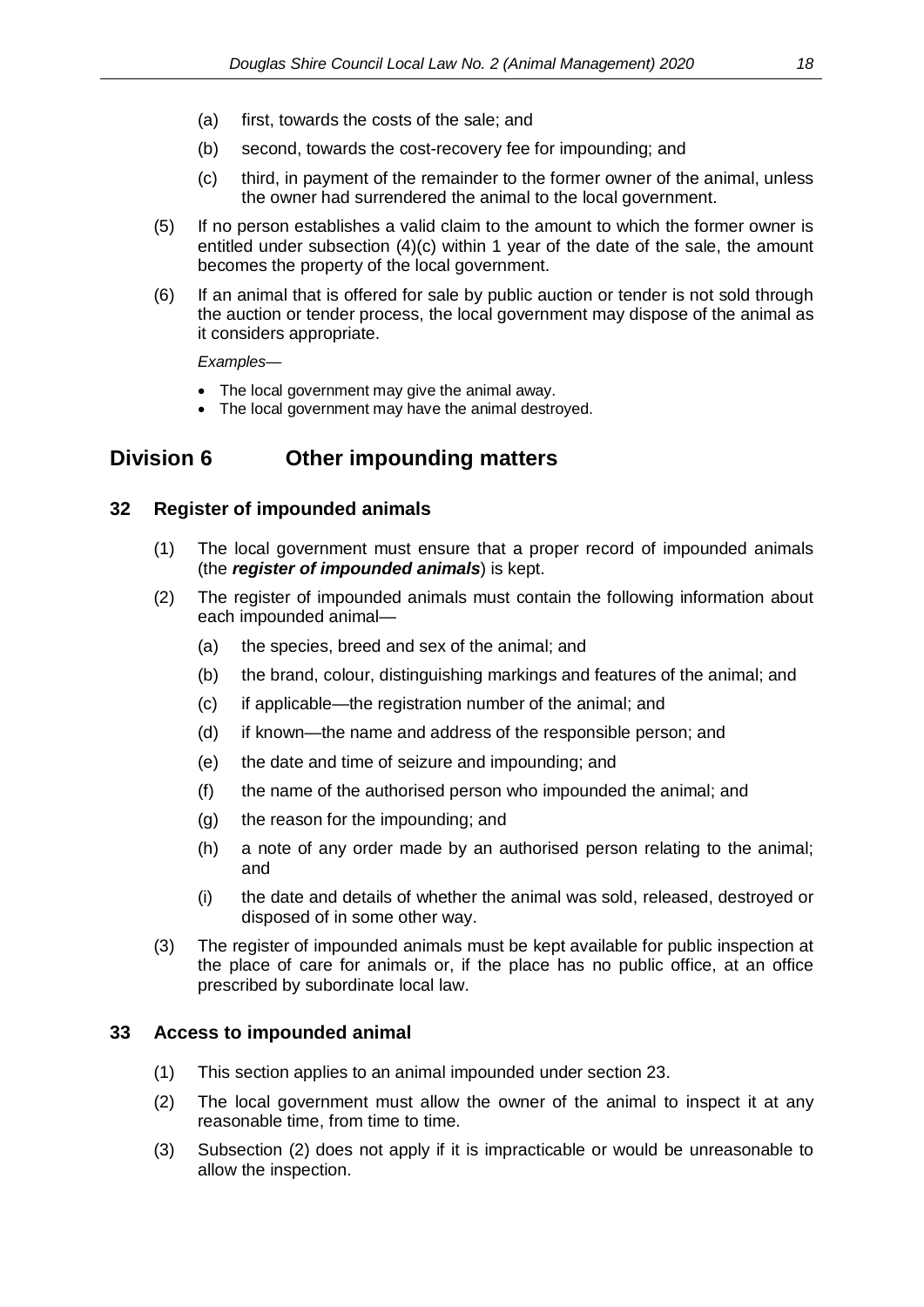(4) The inspection must be provided free of charge.

## <span id="page-18-0"></span>**34 Unlawful removal of seized or impounded animal**

- (1) A person must not, without the authority of an authorised person, remove or attempt to remove—
	- (a) a seized animal from the custody or control of an authorised person; or
	- (b) an impounded animal from the local government's facility for keeping impounded animals.

Maximum penalty for subsection (1)— 50 penalty units.

(2) Any costs arising from damage or loss caused by a person contravening subsection (1) are recoverable by the local government as a debt.

#### <span id="page-18-2"></span><span id="page-18-1"></span>Part 5 **Appeals against destruction orders**

#### **35 Who may appeal**

An owner or responsible person for an animal the subject of a destruction order may appeal to the Magistrates Court against the decision to make the destruction order.

#### <span id="page-18-3"></span>**36 Starting appeal**

- (1) An appeal must not be started unless a review of the decision to make the destruction order has been finally decided or otherwise ended.
- (2) An appeal is started by—
	- (a) filing notice of appeal with the Magistrates Court; and
	- (b) serving a copy of the notice of appeal on the local government; and
	- (c) complying with rules of court applicable to the appeal.
- (3) The notice of appeal must be filed within 14 days after the appellant is given notice by the local government about the finalisation of the review of the decision to make a destruction order.
- (4) However, the court may, at any time, extend the time for filing the notice of appeal.
- (5) The notice of appeal must state fully the grounds of the appeal and the facts relied on.

#### <span id="page-18-4"></span>**37 Stay of destruction order**

Upon filing the notice of appeal, the destruction order is stayed until the court decides the appeal.

#### <span id="page-18-5"></span>**38 Hearing procedures**

- (1) In deciding an appeal, the Magistrates Court—
	- (a) has the same powers as the local government; and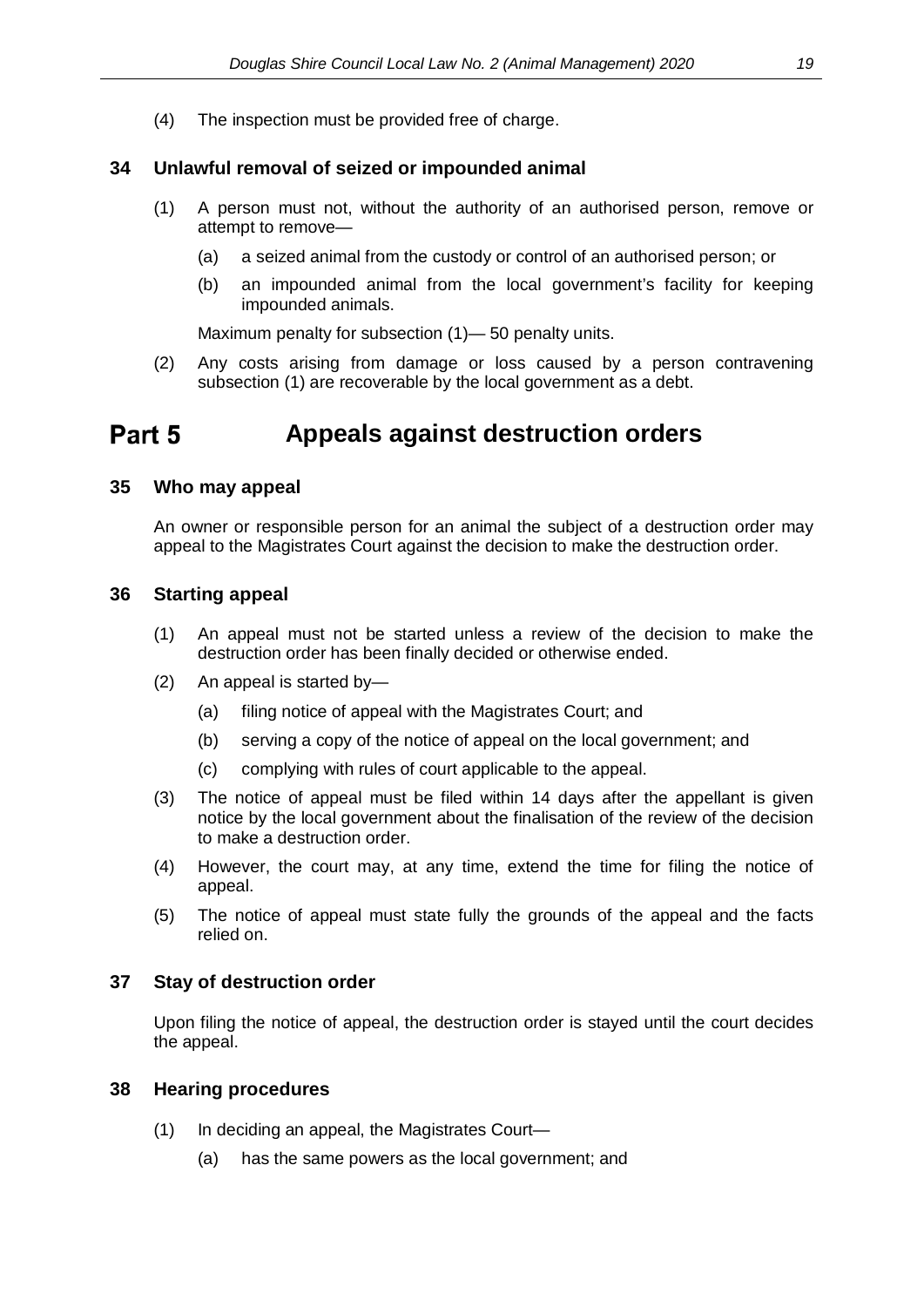- (b) is not bound by the rules of evidence; and
- (c) must comply with natural justice.
- (2) An appeal is by way of rehearing, unaffected by the decision appealed against.

## <span id="page-19-0"></span>**39 Court's powers on appeal**

- (1) In deciding an appeal, the Magistrates Court may—
	- (a) confirm the decision appealed against; or
	- (b) set aside the decision and substitute another decision; or
	- (c) set aside the decision and return the matter to the local government with directions the court considers appropriate.
- (2) If the court substitutes another decision, the substituted decision is, for the purposes of this local law, other than this part, taken to be the decision of the local government.
- (3) An order for the costs of an appeal may only be made against the local government if the court is satisfied that the animal was unlawfully seized or there was no reasonable basis for making the decision subject to the appeal.

## <span id="page-19-1"></span>**40 Appeal to District Court**

An appeal lies to a District Court from a decision of the Magistrates Court, but only on a question of law.

#### <span id="page-19-3"></span><span id="page-19-2"></span>Part 6 **Miscellaneous**

## **41 Sale of animals**

- (1) The local government may, by subordinate local law, specify conditions to be complied with by persons who offer animals, or a particular species of animal, for sale.
- (2) Conditions specified under subsection (1) are in addition to requirements of the *Animal Management (Cats and Dogs) Act 2008* in relation to the supply of cats and dogs.
- (3) A person must not offer or display animals for sale in the area unless the person complies with conditions specified under subsection (1).

Maximum penalty for subsection (3)—50 penalty units.

## <span id="page-19-4"></span>**42 Subordinate local laws**

The local government may make subordinate local laws about—

- (a) the circumstances in which the keeping of animals is prohibited; $27$
- (b) the circumstances in which an approval is required for the keeping of animals;<sup>28</sup>

<span id="page-19-5"></span> $27$  See section 5(1).

<span id="page-19-6"></span> $28$  See section 6(1).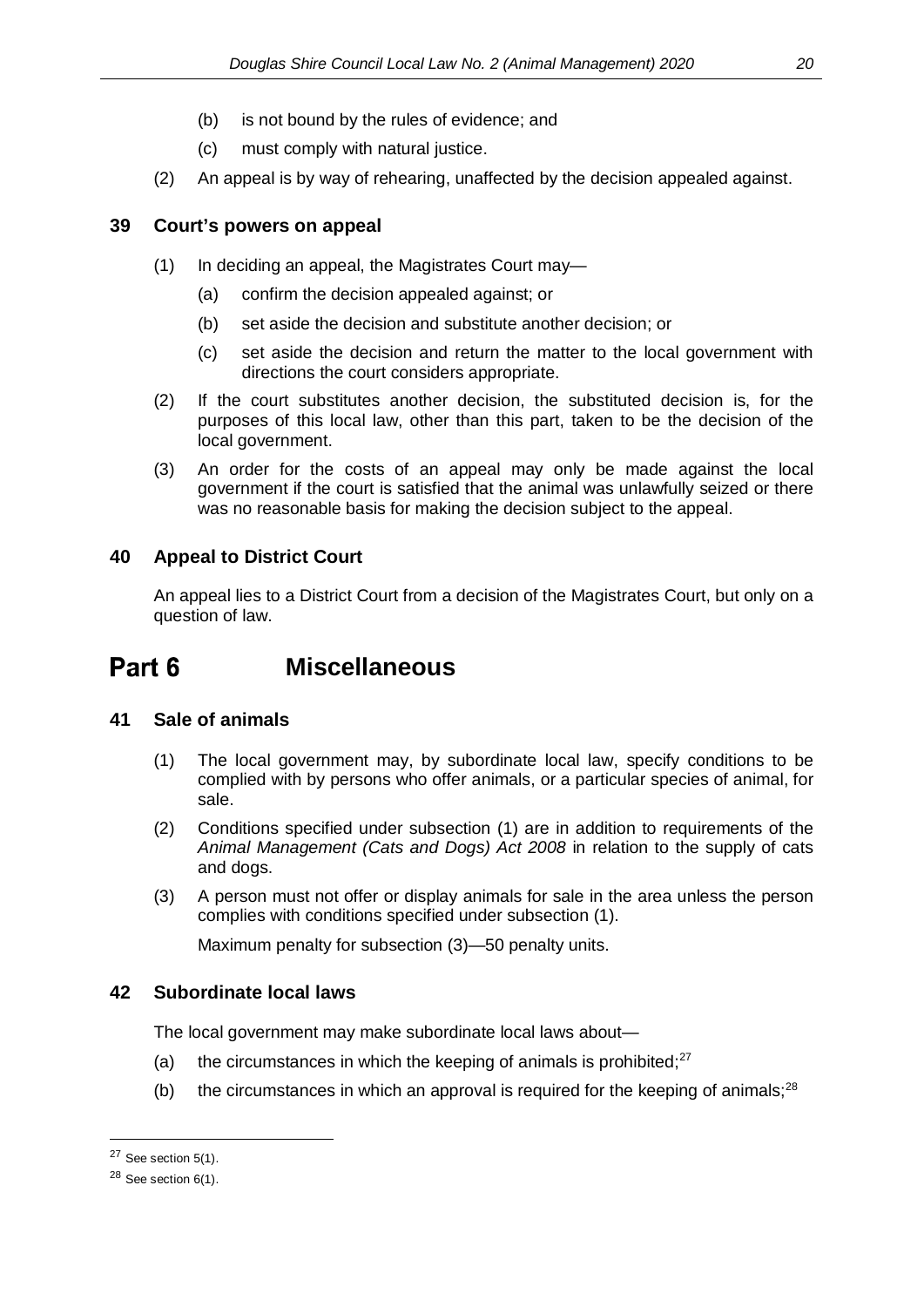- (c) the circumstances in which desexing of an animal is required; $29$
- (d) minimum standards for keeping animals generally or animals of a particular species or breed;<sup>30</sup>
- (e) the identification for dogs required under the *Animal Management (Cats and Dogs) Act 2008*; [31](#page-20-2)
- (f) the exclusion of animals, or animals of a specified species, from public places; $32$
- (g) designated dog off-leash areas; $33$
- (h) animals whose faeces in public places must be removed and disposed of: $34$
- $(i)$  proper enclosure requirements:  $35$
- (i) requirements for keeping a dog within a koala area; $36$
- (k) the criteria for declaring an animal other than a dog to be a declared dangerous animal: $37$
- (l) the organisation or local government that operates a place or care for impounded  $anima<sub>is</sub>$ ; $38$
- (m) the species, breed or class of animal that may be disposed of other than by public auction or tender;<sup>[39](#page-20-10)</sup>
- (n) the office at which the register of impounded animals is available for public inspection;<sup>40</sup>
- (o) the conditions to be complied with by persons who offer animals, or a particular species of animal, for sale:<sup>[41](#page-20-12)</sup>
- (p) the exclusion of animals of a particular species from the application of this local  $law: <sup>42</sup>$  $law: <sup>42</sup>$  $law: <sup>42</sup>$
- (q) the declaration of a species of animal as a declared dangerous animal;<sup>[43](#page-20-14)</sup> or
- $(r)$  the period within which an impounded animal may be reclaimed.<sup>44</sup>

 $\overline{a}$ 

- <span id="page-20-2"></span><sup>31</sup> See section 9.
- <span id="page-20-3"></span> $32$  See section 10(1).
- <span id="page-20-4"></span> $33$  See section 11(1)
- <span id="page-20-5"></span><sup>34</sup> See section 13

<span id="page-20-9"></span><sup>38</sup> See section 23(b).

<span id="page-20-0"></span> $29$  See section 7(1).

<span id="page-20-1"></span><sup>30</sup> See section 8(1).

<span id="page-20-6"></span> $35$  See section 14(2).

<span id="page-20-7"></span> $36$  See section 15(1).

<span id="page-20-8"></span> $37$  See section 18(1).

<span id="page-20-10"></span> $39$  See section 31(1)(b).

<span id="page-20-11"></span> $40$  See section 32(3).

<span id="page-20-12"></span> $41$  See section 41(1).

<span id="page-20-13"></span><sup>42</sup> See the definition of *animal* in the schedule.

<span id="page-20-14"></span><sup>43</sup> See the definition of *declared dangerous animal* in the schedule.

<span id="page-20-15"></span><sup>44</sup> See the definition of *prescribed period* in the schedule.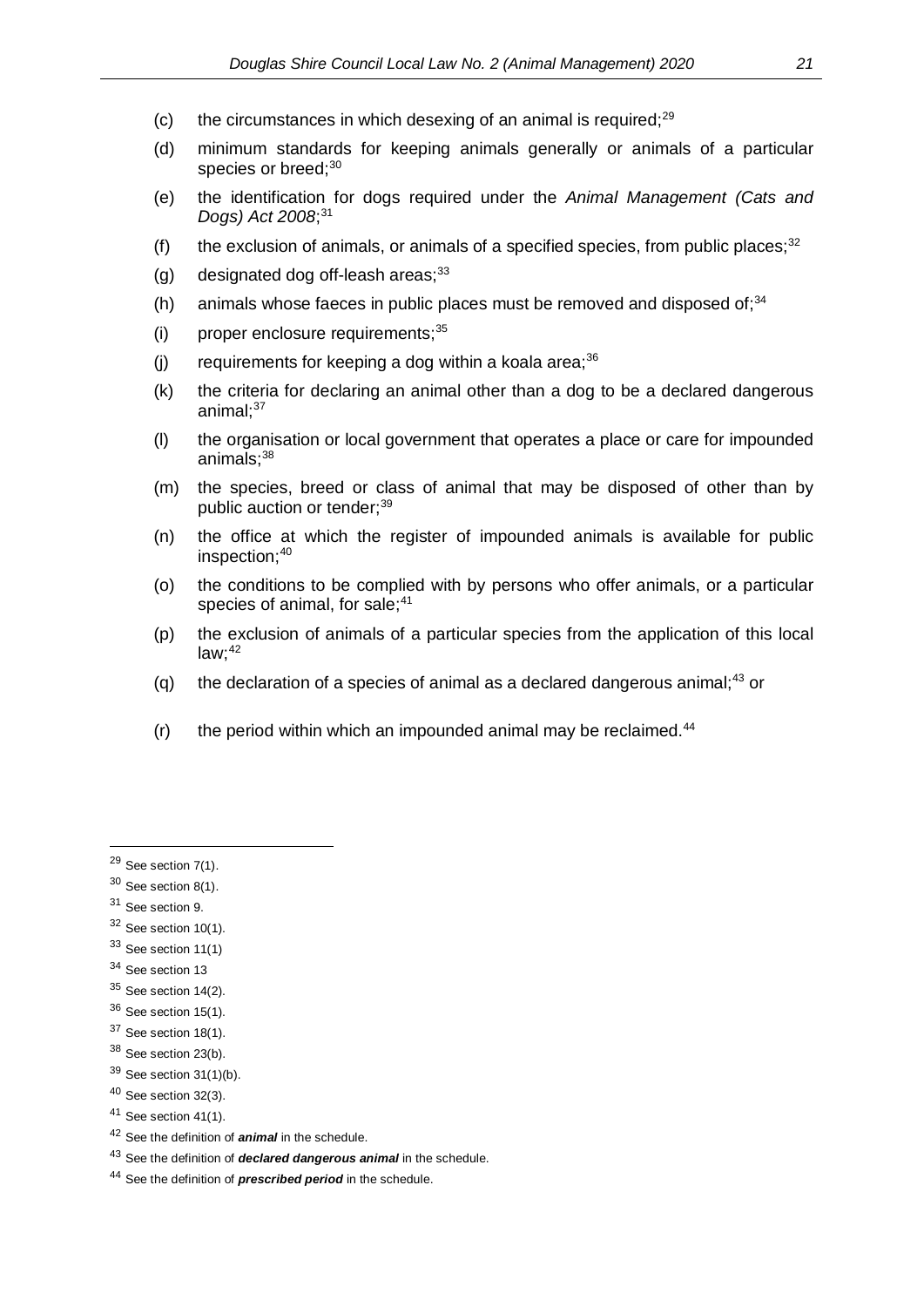# <span id="page-21-0"></span>**Schedule 1 Dictionary**

### Section 3

*animal* includes a mammal, fish, bird, reptile, amphibian or insect but does not include an animal of a species excluded by subordinate local law from the application of this local law.

*attack,* by an animal, means—

- (a) aggressively rushing at or harassing any person or animal;
- (b) biting, butting, kicking, or otherwise causing physical injury to, a person or an animal; or
- (c) tearing clothing on, or otherwise causing damage to the property in the immediate possession of, a person.

*compliance notice* means a compliance notice mentioned in *Local Law No.1 (Administration) 2020*, section 26.

*cost-recovery fee* means the fee fixed by the local government to cover the costs associated with impounding an animal. See the Act, section 97 for the power of a local government to fix a cost recovery fee.

*declared dangerous animal* means an animal—

- (a) of a species declared by subordinate local law as a declared dangerous animal; or
- (b) declared under section 18 of this local law to be a declared dangerous animal.

*destroy*, an animal, includes causing it to be destroyed.

*destruction order* see section 29(1).

*dog off-leash area* see section 11(1).

*effective control* see section 12(3).

*notice of impounding* see section 24(1).

*owner*, of an animal, means—

- (a) its registered owner;
- (b) a person who owns the animal, in the sense of it being the person's personal property;
- (c) a person who usually keeps the animal, including through an agent, employee or anyone else; or
- (d) if a person mentioned in paragraphs (a) to (c) is a minor—a parent or guardian of the minor.

*prescribed period* means the period, fixed by subordinate local law, of not less than—

- (a) if the animal is registered with the local government—5 days; or
- (b) if the animal is not registered with the local government—3 days;

and commencing on the day a notice of impounding is given to a person or, if no notice is given to a person, on the day of the seizure.

*registered owner*, of an animal, means a person recorded as being the owner of the animal in a registry kept by a local government.